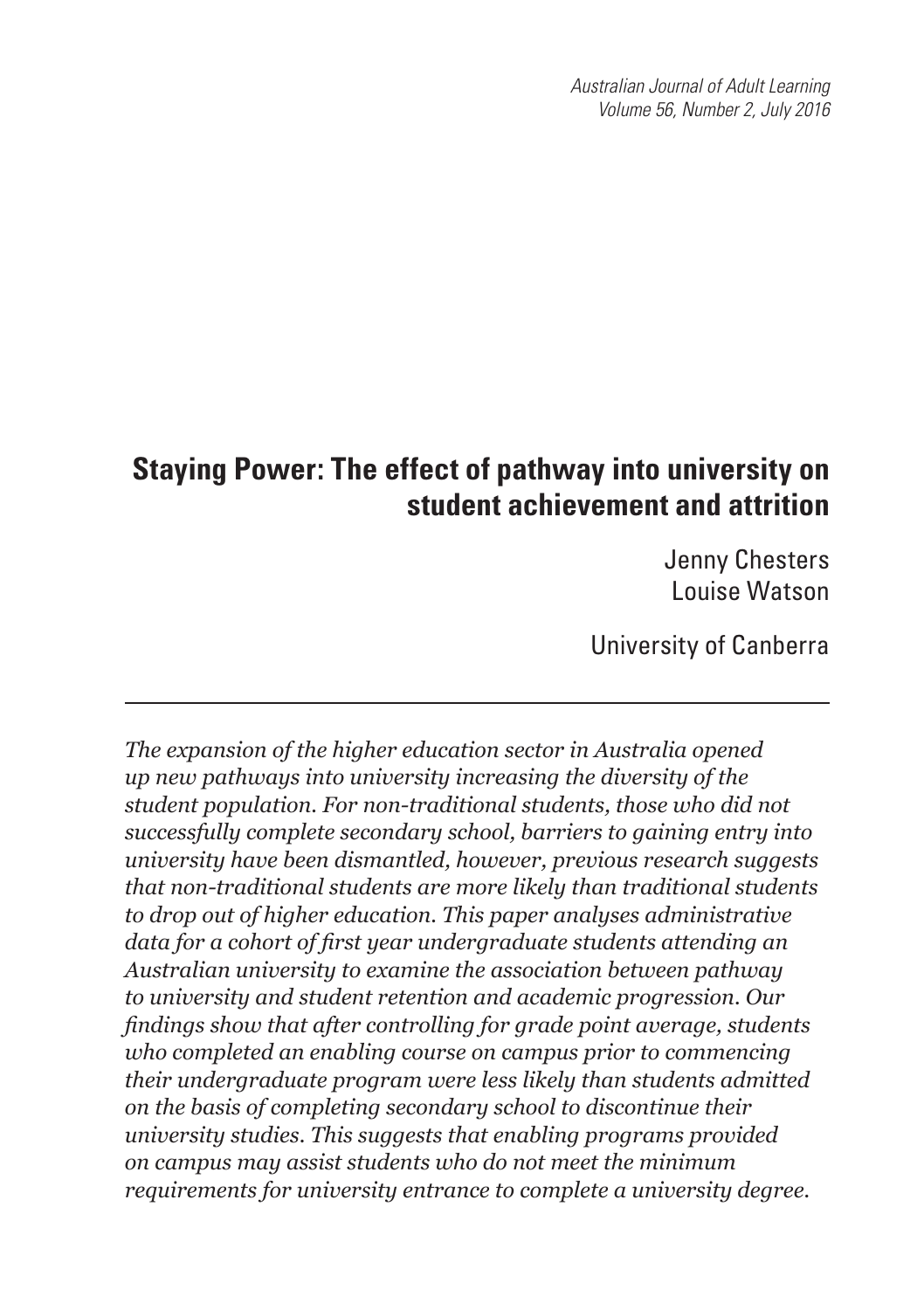## *Keywords: pathways into higher education; diversity; attrition*

### **Introduction**

The expansion of the higher education sector opened up a variety of alternative entry pathways into university, therefore, university study is no longer restricted to young people who have completed secondary school. The availability of government loans to all domestic university students, regardless of their age, allows a relatively broad cross-section of the population to undertake higher education. Consequently, around one-quarter of domestic undergraduate students were aged over 24 years at the time of their enrolment. Although alternative entry pathways have removed many of the barriers to access to university, previous research shows that traditional students are more likely than non-traditional students to complete their degree program (Long, Ferrier & Heagney, 2006). In this paper, we analyse data from one Australian university to examine the association between pathways into university and achievement and retention. After providing an overview of the context and the results of previous research, we introduce the data before presenting the results of our analysis examining the association between pathway into university and level of academic achievement as measured by grade point average; and pathway into university and the likelihood of discontinuing study.

### **Higher education in Australia**

The Australian higher education sector is dominated by public universities owned by the state governments and funded by the federal government. Domestic students make a contribution to the cost of their tuition via the Australian Government's Higher Education Loan Program (HELP). Currently, HELP loans are interest-free (although the outstanding balance is adjusted to account for inflation on an annual basis) and are repaid via the taxation system once the student's income reaches a designated threshold, which is roughly equivalent to the average graduate entry-level salary. Students from low socioeconomic (SES) families and independent students with low incomes are able to access a means-tested scheme of income support. In 2012, around 170,000 undergraduate students were in receipt of this financial assistance (DSS 2013).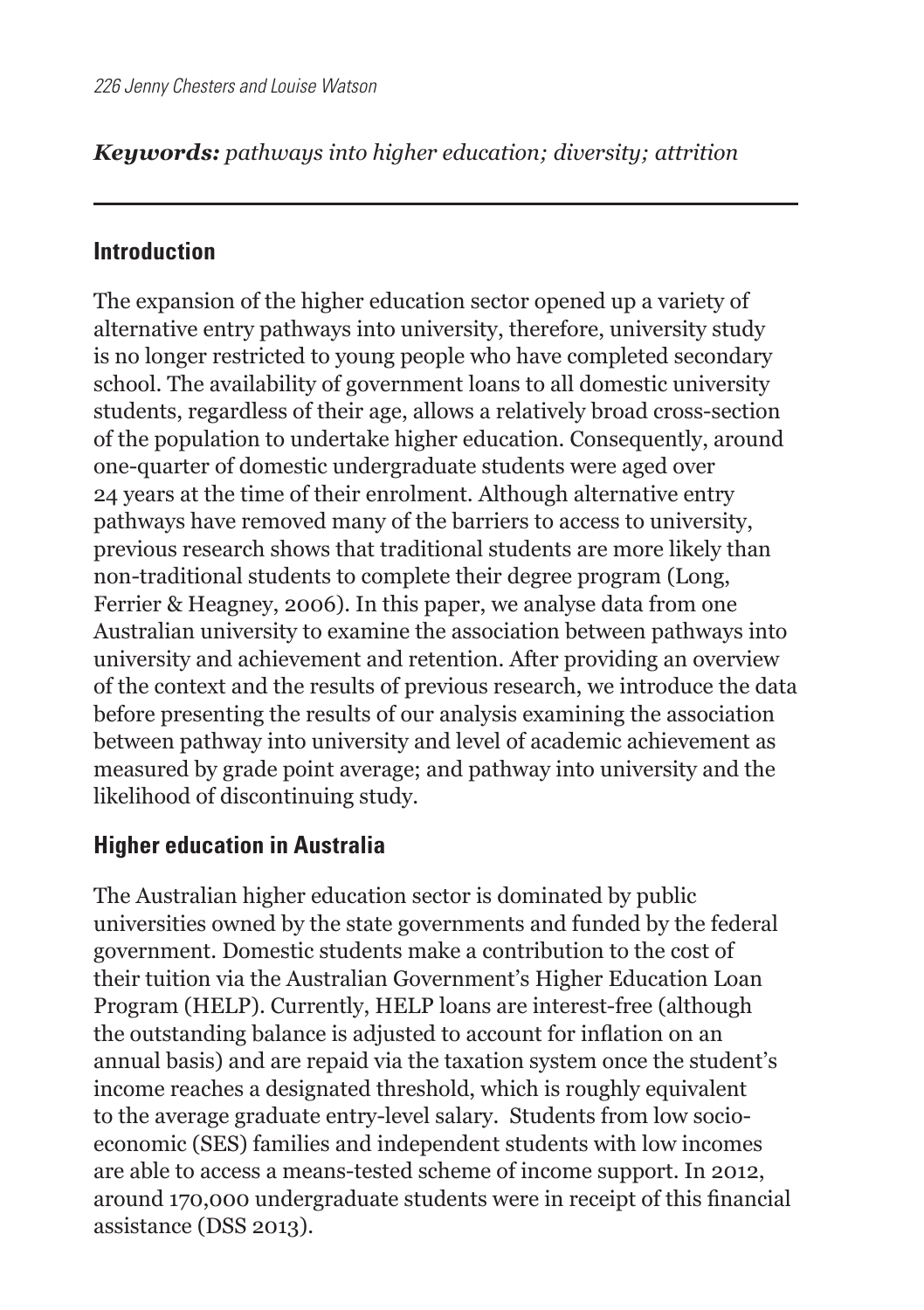The completion of a higher education degree gives university graduates a competitive advantage in the rapidly changing global labour market (Ryan & Watson, 2003). As in most countries, the employment rates and incomes of Australian university graduates are higher than those of non-graduates (Machin & McNally, 2007). According to the Australian Bureau of Statistics (ABS), in 2014, 59 per cent of degree holders were employed on a full-time basis and a further 19.5 per cent were employed on a part-time basis, with only 2.6 per cent unemployed and looking for work and 18.6 per cent not in the labour force. In contrast, of those with no post-school qualification, only 32.4 per cent were employed on a full-time basis, 21 per cent were employed part-time, 4.8 per cent were unemployed and 41.9 per cent were not in the labour force (ABS, 2014). Favorable employment conditions for graduates reflect structural changes in the Australian economy, with employment in the agricultural and manufacturing sectors declining and employment in the services sector expanding (DEEWR, 2012).

To remain competitive in the labour market, many Australian workers return to education to either up-skill or re-skill leading to more diversity in undergraduate student intakes (Bradley, Noonan, Nugent & Scales, 2008; Lomax-Smith, Watson & Webster, 2011). Around one quarter of university students are aged 25 years or older (DOE, 2014b) and less than half of all commencing domestic undergraduate students enter on the basis of their secondary school results (Watson, Hagel & Chesters, 2013). Despite this diversity, the financial returns to students who invest in higher education are similar regardless of age at graduation with there being no significant differences in regards to the employment status and earnings of graduates one year after graduation (Chesters & Watson, 2014). Furthermore, the financial benefits of a higher education degree remain relatively high in spite of an increase in the total number of domestic undergraduate students from around 200,000 in 1974 to 700,000 in 2013 (DEETYA, 1996; DOE, 2014b).

## **Pathways into an Australian university**

The traditional pathway into university is the completion of secondary school with sufficiently high grades in qualifying subjects. Due to differences in secondary school systems across the Australian states and territories coupled with the lack of a national curriculum and national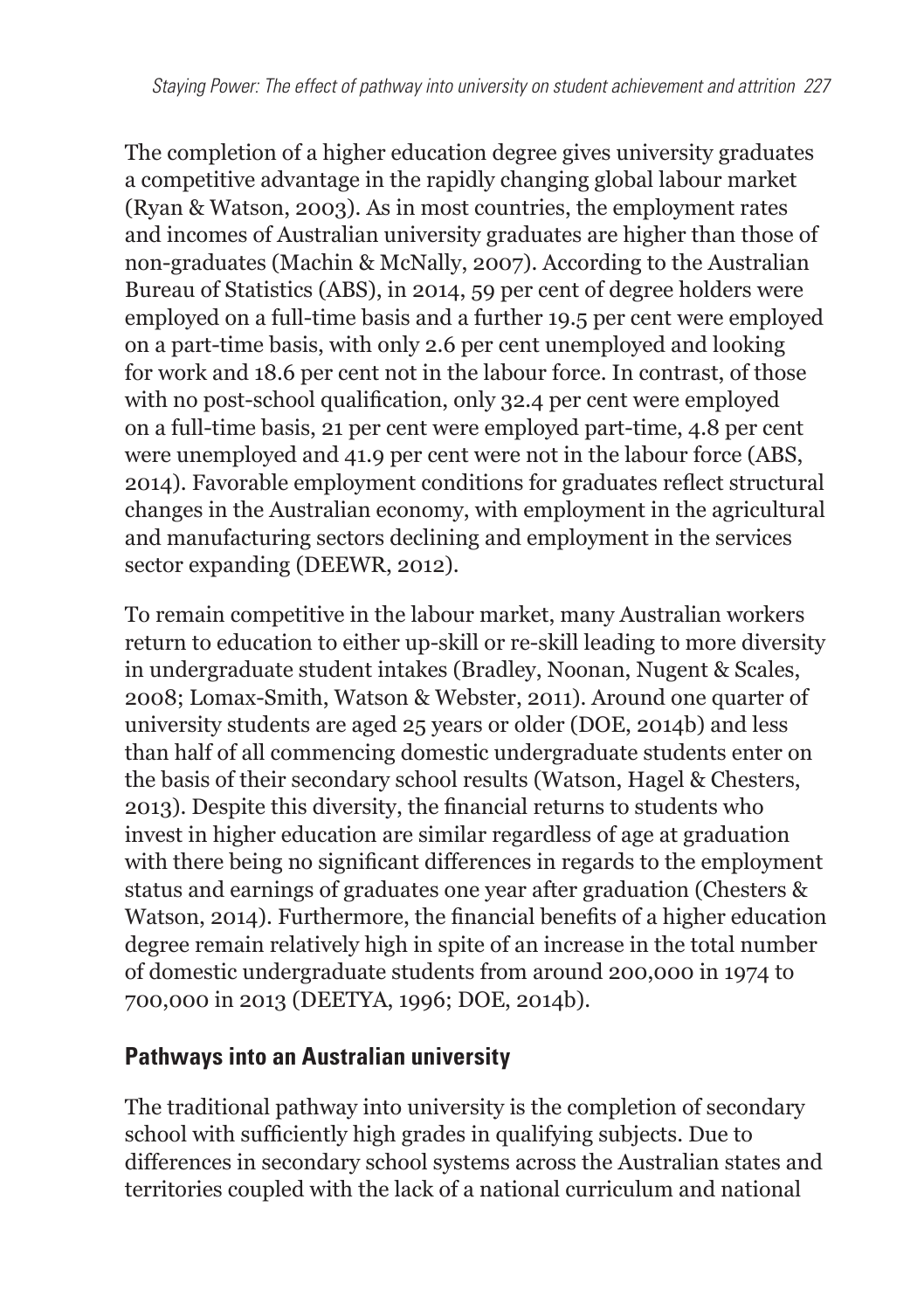testing at the end of secondary school, universities select students on the basis of their Australian Tertiary Admission Rank (ATAR). The ATAR is calculated from an aggregate of a student's scaled marks in 10 units of ATAR eligible courses in senior secondary school (UAC, 2011).

To meet the needs of prospective students with low or no ATARs, most Australian universities offer enabling programs, also known as preparatory, foundation or bridging programs, for applicants deemed inadequately prepared for university studies (Palmer, Bexley & James, 2011). As Hodges, Bedford, Hartley, Klinger, Murray, O'Rourke and Schofield (2013) point out, enabling programs provide a second chance for entry into higher education. An enabling program is 'a course of instruction provided to a person for the purpose of enabling the person to undertake a course leading to a higher education award' (Australian Government, 2012 p. 26). The Federal Government provides funding for enabling programs via the Commonwealth Grants Scheme and students are not required to make any contribution to the cost of tuition, although they may have to purchase course materials and/or pay service fees (Hodges et al. 2013; Lomax-Smith et al., 2011). Research conducted by Andrewartha and Harvey (2014) showed that La Trobe University's enabling program was successful in attracting under-represented groups with 86 per cent of students being mature-age and 80 per cent being first in family students. Indigenous people and refugees were also over-represented in the enabling program intake. Generally, enabling programs seek to provide students with opportunities to develop academic skills in discipline-focused subjects (Thomas, 2014). These skills include: 'critical thinking, academic writing, researching, referencing, paraphrasing and literacy skills' (Hodges et al., 2013, p. 16). Research shows that around 50 to 55 per cent of students graduate from these programs, thus qualifying for entry into university (Andrewartha & Harvey, 2014; Hodges et al., 2013; Whannell, 2013). Whannell (2013) found that older participants were more likely than younger students to complete their program and that being first in family, prior level of schooling and gender had no effect.

Students may also gain entry into university on the basis of their post-school qualifications. Research conducted by Watson, Hagel and Chesters (2013) shows that almost one quarter of all commencing Australian undergraduates are admitted on the basis of a higher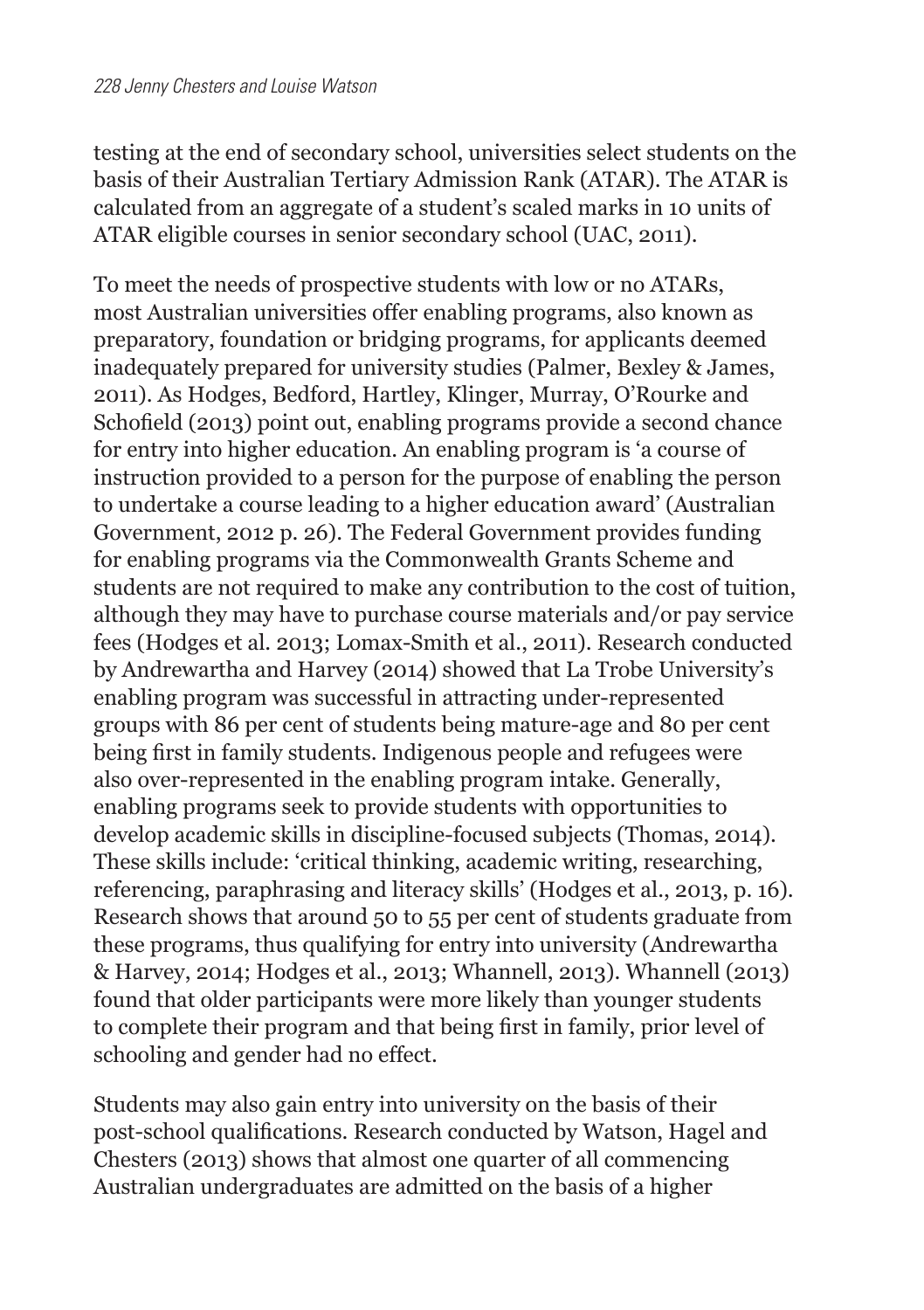education qualification and around 10 per cent are admitted on the basis of completing a vocational education and training (VET) award. VET awards are qualifications classified under the Australian Qualifications Framework (AQF) (AQFC, 2013) ranging from a Certificate I (AQF level 1) through to an Advanced Diploma (AQF level 6). The likelihood of a VET award holder commencing university studies increases with the level of VET qualification. For example, in the year following completion of a VET award, 16 per cent of Diploma/Advanced Diploma graduates were studying at university compared to eight per cent of Certificate IV graduates and five per cent of VET completers holding Certificates II and III (Watson et al., 2013).

Although previous research indicates that students admitted to university on the basis of VET awards are more likely to be low SES and/ or be the first in their family to study at university (Cattarall, Munro & Fisher, 2014), they are not a homogeneous social group. They include older people who obtained their VET award some time ago, as well as younger people in their 20s who have completed trade qualifications at advanced levels. Students admitted on the basis of a VET award can also be recent Year 12 completers whose ATAR was not high enough for them to gain entry to the university program of their choice, and who then completed a one-year VET Diploma as a bridging course to gain admission to university. While some Diploma and Advanced Diploma qualifications are designed as bridging qualifications between the VET and higher education sectors, not all VET qualifications at this level serve this purpose. Typically, the focus of VET courses is workreadiness rather than building theoretical knowledge and abstract cognitive skills (Moodie &Wheelahan, 2009), therefore, many VET courses do not purposefully equip students with the skills to engage with higher education. Consequently, students may not have developed their 'reasoned student voice' and may struggle to transition into being 'critical learners' (Cattarall et al., 2014, p. 252).

Students may also be admitted on the basis of their age (over 21 years) or their professional qualifications or experience deemed relevant to university studies (mature age/other basis). Around one fifth (21%) of all commencing undergraduates are admitted via these pathways (Watson et al., 2013). The development of alternative pathways into university has widened participation and provided access to higher education to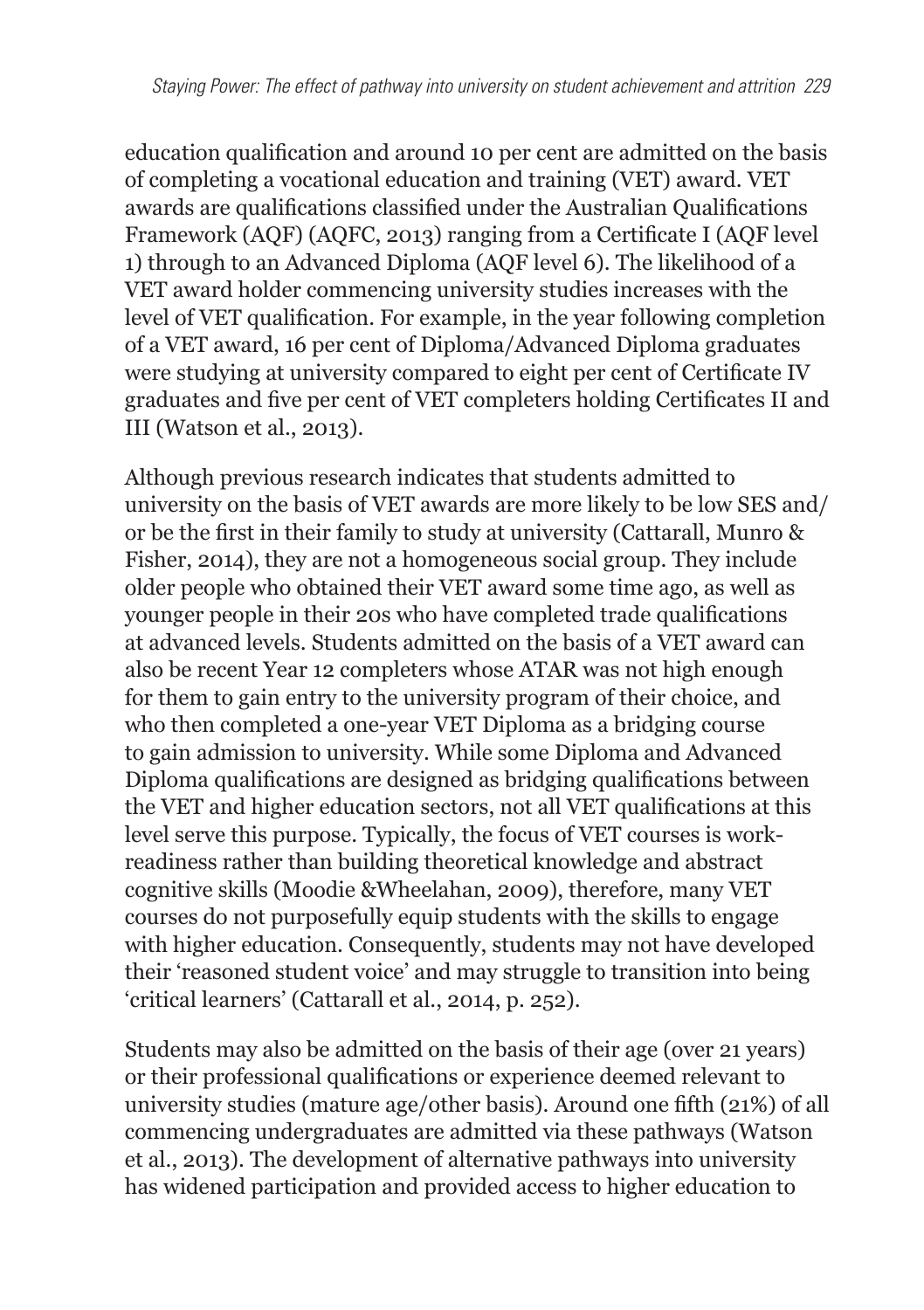a broader cross-section of the population. As Harrison and Hatt (2010, p. 69) note, 'widening participation is about extending the opportunity to enter higher education to those who have the potential'. However, supporting the participation of students from diverse backgrounds in higher education involves more than simply removing barriers to entry, it also involves changing institutional policies and practices so that individuals from a wider variety of social groups are supported to engage with university studies (Seller & Gale, 2011). Forms of social support and initiatives that give students a 'sense of belonging' are now recognized as important factors in student retention (Brooman & Darwent, 2014; Wilcox, Wynn & Fyvie-Gauld, 2005).

## **Differences in student participation and retention**

Although the Australian higher education system is one of the most inclusive in the world in terms of the age distribution of its student population (Ederer, Schuller & Willm, 2008), disparities in participation rates between social groups persist (Cardak & Ryan, 2009; DOE, 2014a). For example, only 17 per cent of undergraduate university students who entered university in 2013 were from the lowest socio-economic quartile (DOE, 2014b). Researchers have also found evidence of the under-representation of students from low SES families in the United Kingdom (Blanden & Machin, 2004; Harrison & Hatt, 2010; Simister, 2011), Europe (Breen, Muller, Luijkx and Pollak, 2009; Pfeffer, 2008) and the United States (Douglass & Thomson, 2011). Previous Australian research also shows that low SES students are less likely to graduate from university (Cardak & Ryan, 2009; Chesters & Watson, 2013; Edwards & McMillan, 2015). For example, Edwards and McMillan (2015, p. 13) found that of the students who commenced their studies in 2005, 69 per cent of students from low SES families completed their bachelor degree programs by 2013 compared to 78 per cent of students from high SES families.

As Thomas (2014) notes, students from low SES backgrounds have access to fewer resources, receive less encouragement from their families, have fewer positive educational experiences, have lower entrance scores and are more likely to experience alienation. Furthermore, they are more likely than their high-SES peers to be the first in their family to attend university and thus may experience some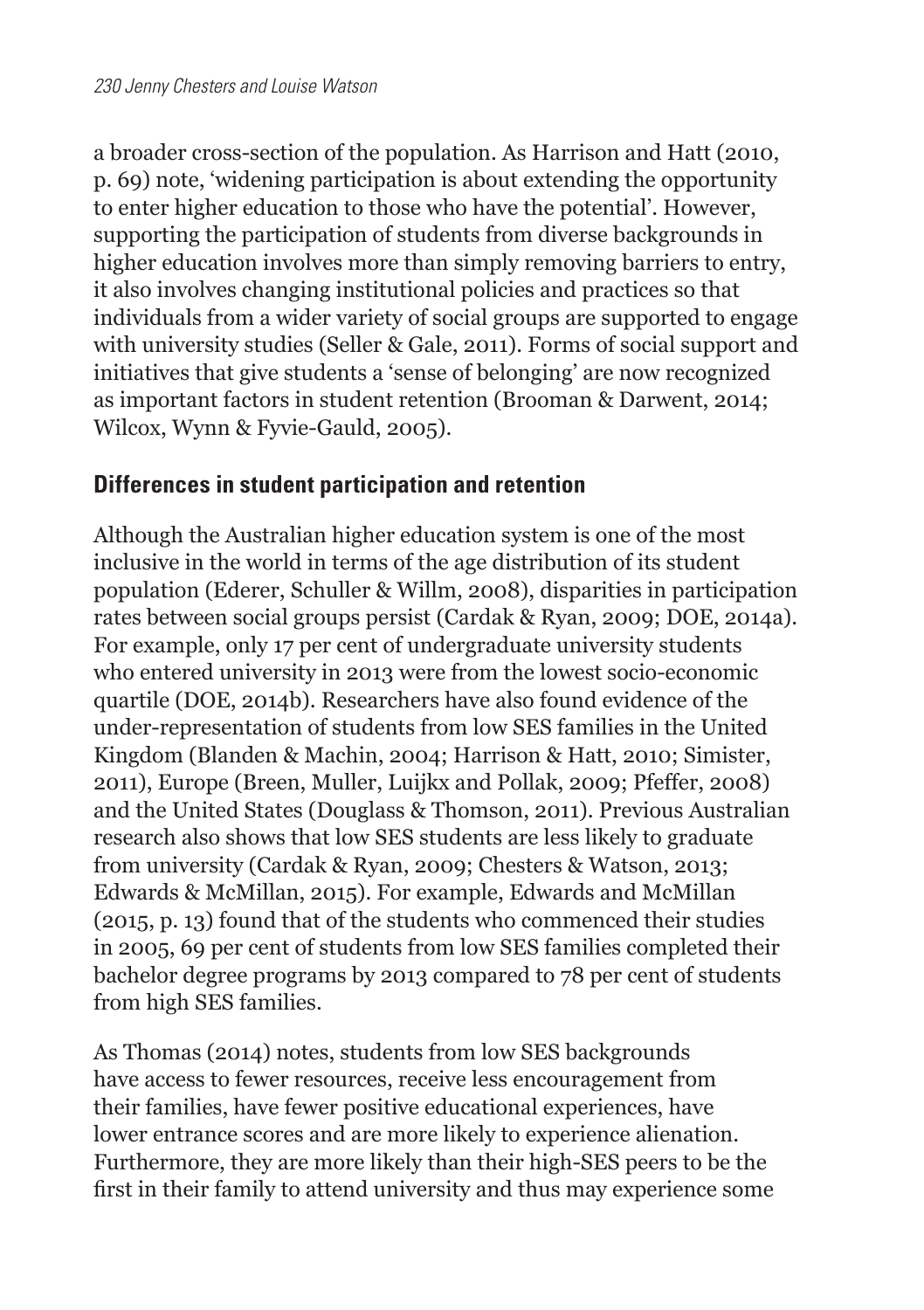difficulty adjusting to university culture and expectations (Christie, Munro & Fisher, 2004; Ellis, 2013; Kezar, 2011). In an effort to counteract some of these factors, the Australian Government introduced the Higher Education Participation Partnerships Program (HEPPP) in 2010 to fund the development of initiatives aimed at improving access for students from low SES backgrounds and the development of programs to improve their retention and completion rates (Hodges et al. 2013; Thomas, 2014).

Studies of student progression suggest that of the students who were admitted on the basis of an ATAR from their senior secondary school studies, those with high ATARs were more likely to complete a degree than those with a low ATARs (Dobson & Skuja 2005; Edwards & McMillan, 2015; Lomax-Smith et al. 2011; Marks, 2007). Marks (2007) analysed data from the Longitudinal Surveys of Australian Youth (LSAY) and concluded that ENTER (Equivalent National Tertiary Education Rank) scores, the predecessor of the ATAR, were the strongest predictor of whether or not students completed their degree program. Almost 95 per cent of students with scores above 90 completed compared to just 73 per cent of students with scores between 60 and 69 (Marks, 2007). Dobson and Skuja (2005) found that ENTER scores were a reliable predictor of attainment at university, particularly for students enrolled in engineering, agriculture or science degrees.

Previous research shows that undergraduate students admitted on a basis *other than* the completion of secondary school are more at risk of discontinuing their studies (Long et al., 2006). The Long et al. (2006) study shows that students with an apprenticeship, trade, vocational or other qualification were almost twice as likely (24.4 %) to drop out in their first year of studying for a bachelor degree than the average for all students (13.7 %). Other research shows that students admitted on the basis of a VET award were more likely to make a successful transition into higher education if their pathway was created and supported by providers in both sectors (Cram & Watson, 2008; Walls & Pardy, 2010). Levy and Murray (2005) argue that the provision of enabling programs can assist at risk students to become successful tertiary students. Lomax-Smith et al. (2011, p. 124) found that for students with a low ATAR (below 40), the completion of an enabling program concurrently with undergraduate studies was associated with a slightly higher retention rate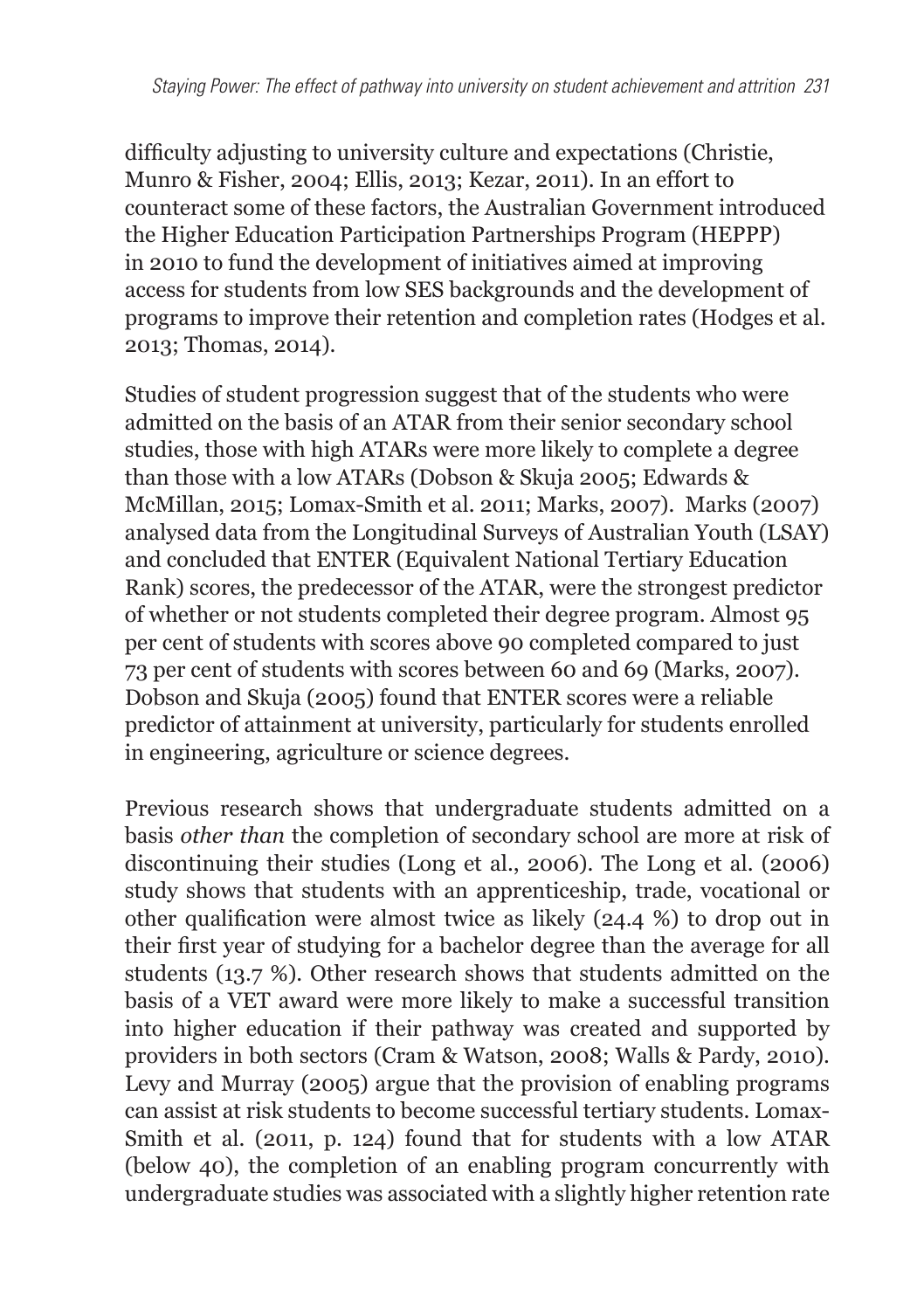(86% compared to 82%). As O'Keefe, Lavan and Burgess (2011) argue, non-completion of a degree program may result from a variety of factors including there being a mismatch between the student's expectations and experiences. In many cases, students who did not gain admission into their first choice of degree program or who changed their career plans continued their studies in a different program or at a different university (see also Christie et al., 2004).

In this paper, we examine the association between pathways into university and subsequent retention and achievement for a cohort of students attending a small metropolitan university in Australia. Using institutional data, we categorise the commencing cohort into seven pathways reflecting the basis of their admission to university, two of which are enabling programs. In this university, prospective students who do not meet the minimum requirements for admission, including those with low ATARs, are offered places in the on-campus enabling program. The successful completion of this program then becomes the basis for admission to an undergraduate degree.

## **Methodology**

This study draws on de-identified individual-level university administrative data for one cohort of domestic undergraduate students who commenced their first bachelor degree program in the first semester of 2007 (n=1738). Students beginning their honours year in 2007 or education students enrolled in graduate entry courses on the basis that they had previously completed a bachelor degree were excluded. All analyses are performed in Stata 12 (StataCorp, 2011). The key variables of interest are the student's pathway into university, academic achievement and progress. The control variables are: sex; birth cohort; socio-economic status (SES); and grade point average (GPA) at the end of 2008.

The pathway variable is derived from information on each student's basis of admission to university, their previous highest level of education and their previous educational institution. This variable has seven categories**:** completed Year 12 at secondary school; completed Year 12 at another institution such as a VET provider; completed a VET Certificate Levels I -IV; completed a higher education or VET diploma/advanced diploma; completed the university's on-campus enabling program;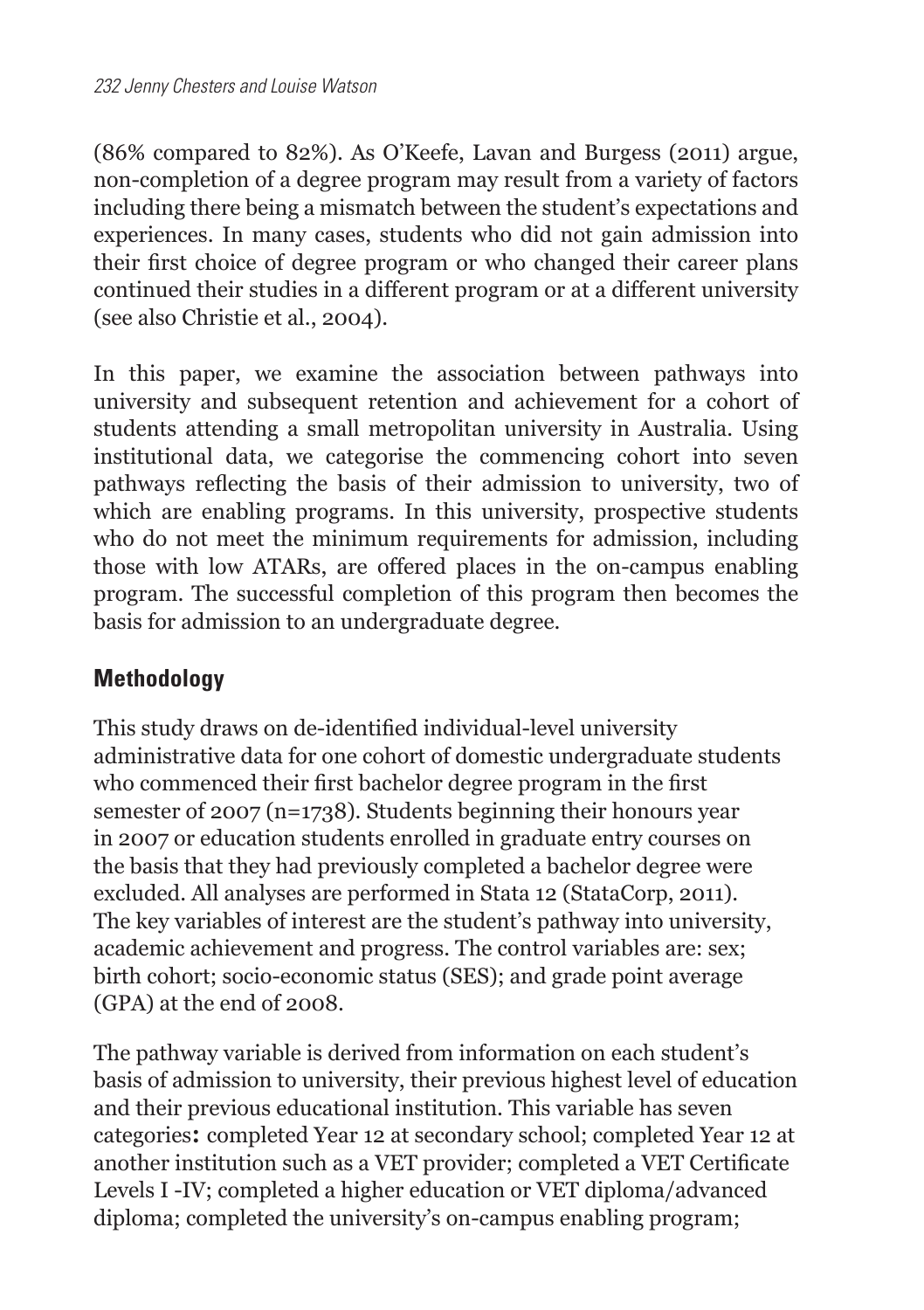completed an enabling program at another institution; and mature-age / other basis. In 2006, this university offered two types of on-campus enabling programs for students who did not meet the minimum requirements for admission to an undergraduate degree program: a 14 week course and a 22 week course. The 22 week course is an extended version of the 14 week course and is delivered at a slower pace for students with the lowest levels of educational attainment.

Sex is coded 0 for male and 1 for female and is included to control for the effects of the over-representation of females in the student population. The birth cohort variable has five categories based on the year of birth: before 1971; 1971-1975; 1976-1980; 1981-1985; and 1986-1990. Although traditional university students tend to commence their studies within two years of graduating from secondary school, non-traditional students return to education and undertake university studies at various stages of the life course. The socio-economic status variable is based on the Socio-Economic Index For Areas (SEIFA) Index of Relative Socio-economic Advantage/Disadvantage for 2006 and is derived from the postcode of the student's home address at the time of enrolment. The SEIFA index is compiled by the ABS using information such as income, occupation and levels of education as markers of relative advantage/ disadvantage in a geographical area (ABS, 2006). Although this is not an ideal measure of individual socio-economic status, measures typically used to derive individual socio-economic status such as parents' educational attainment, occupational status and income are not available in these data. We recode the SEIFA values into three groups: low= deciles 1, 2 and 3; mid = deciles 4, 5, 6 and 7; and high = deciles 8, 9 and 10. The descriptive statistics are provided in Table A.1 in the Appendix

The GPA variable refers to the student's grade point average for all semesters in 2007 and 2008. Students receive a grade of between 0 and 7 for each unit completed. Zero indicates that the student did not submit any assessment items, 4 indicates that the student passed the unit and 7 indicates that the student received the highest grade possible. We calculate the GPA by adding the final grades received for each unit and dividing the total by the number of units completed.

We use a proxy measure of course attrition based on enrolment and unit completion data. If a student who commenced study in semester 1 in 2007 had not enrolled in semester 2 in 2008 and semester 1 in 2009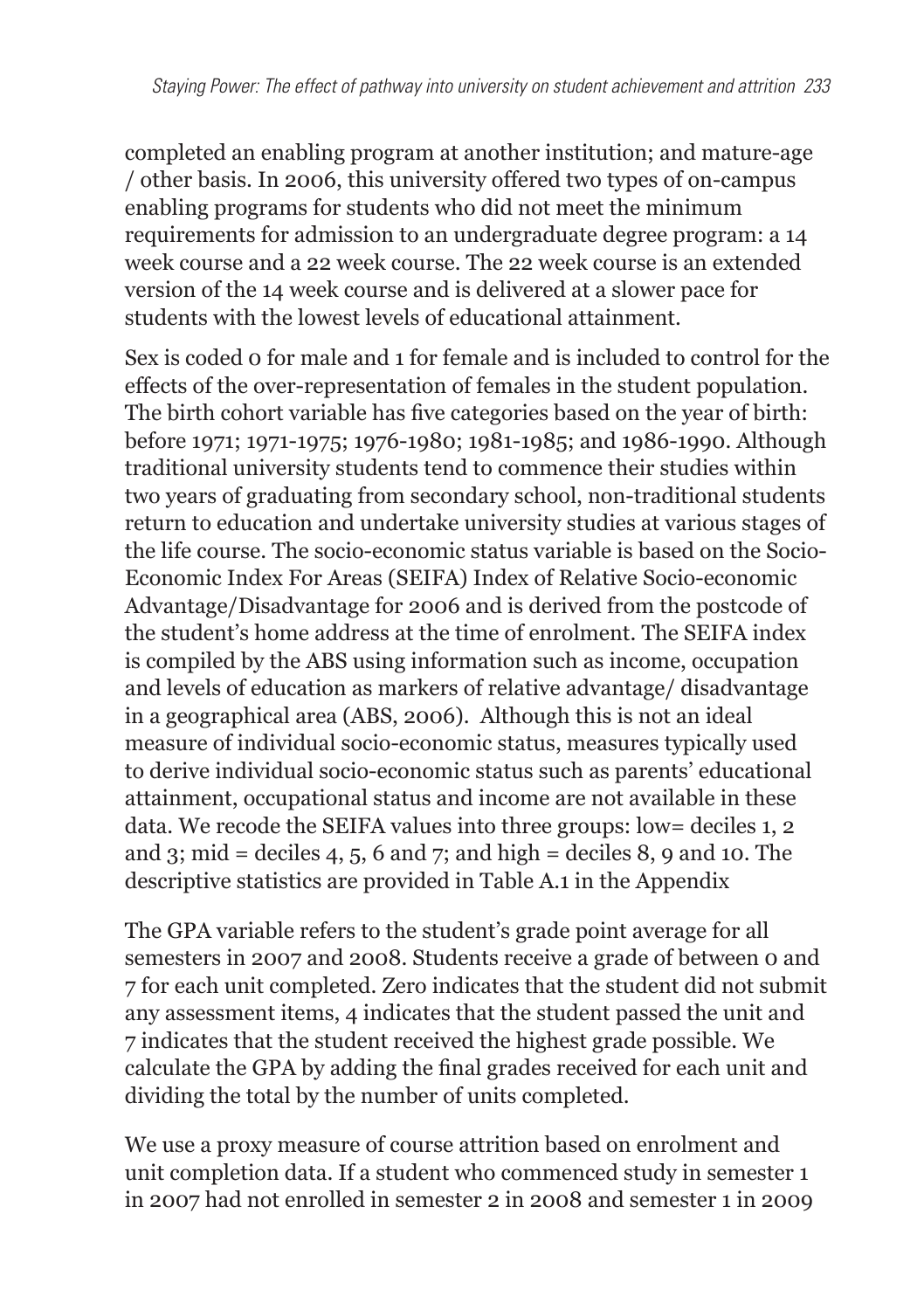and had not completed 24 units, they were deemed to have discontinued their studies. Undergraduate students may enroll in units of study in different patterns, depending on their course of study, course load (ie. full-time or part-time) and individual preference. A full-time student load is four units per semester and most undergraduate units are equivalent to 3 credit points. For this cohort of students, the university offered some units in summer and winter terms in addition to the two standard semesters. Although there is no consistent point in time when students complete their undergraduate degree, the completion of 24 units usually signals the completion of a three year program, such as Arts, and the completion of 30 units signals the completion of a four year degree program, such as Education.

## **Characteristics of commencing students**

The seven pathways for students in the 2007 commencing cohort are displayed in Table 1. Over half of the students entered via Year 12 pathways (51% at school and 4% at another institution), 18 per cent entered via VET pathways (7% with a diploma and 11% with a certificate) and six per cent entered via the mature age/ other pathway. Sixteen per cent of students entered after completing an enabling course offered by the university on campus and a further six per cent had completed an enabling course offered by other providers.

| Pathway                                      | $n = 1738$ | Per cent |
|----------------------------------------------|------------|----------|
| Year 12 completion at school                 | 879        | 51       |
| Year 12 completion at non-school institution | 63         |          |
| VET certificate                              | 126        |          |
| VET diploma                                  | 189        | 11       |
| Enabling program on Campus                   | 281        | 16       |
| Other Enabling program                       | 104        | 6        |
| Mature age/ Other                            | 96         |          |

*Table 1: Percentage of commencing students entering by each pathway to university*

To examine the association between pathways and sex, birth cohort and SES, we recode the pathways into four broad groups: Year 12 school completers; VET award holders; students who completed an enabling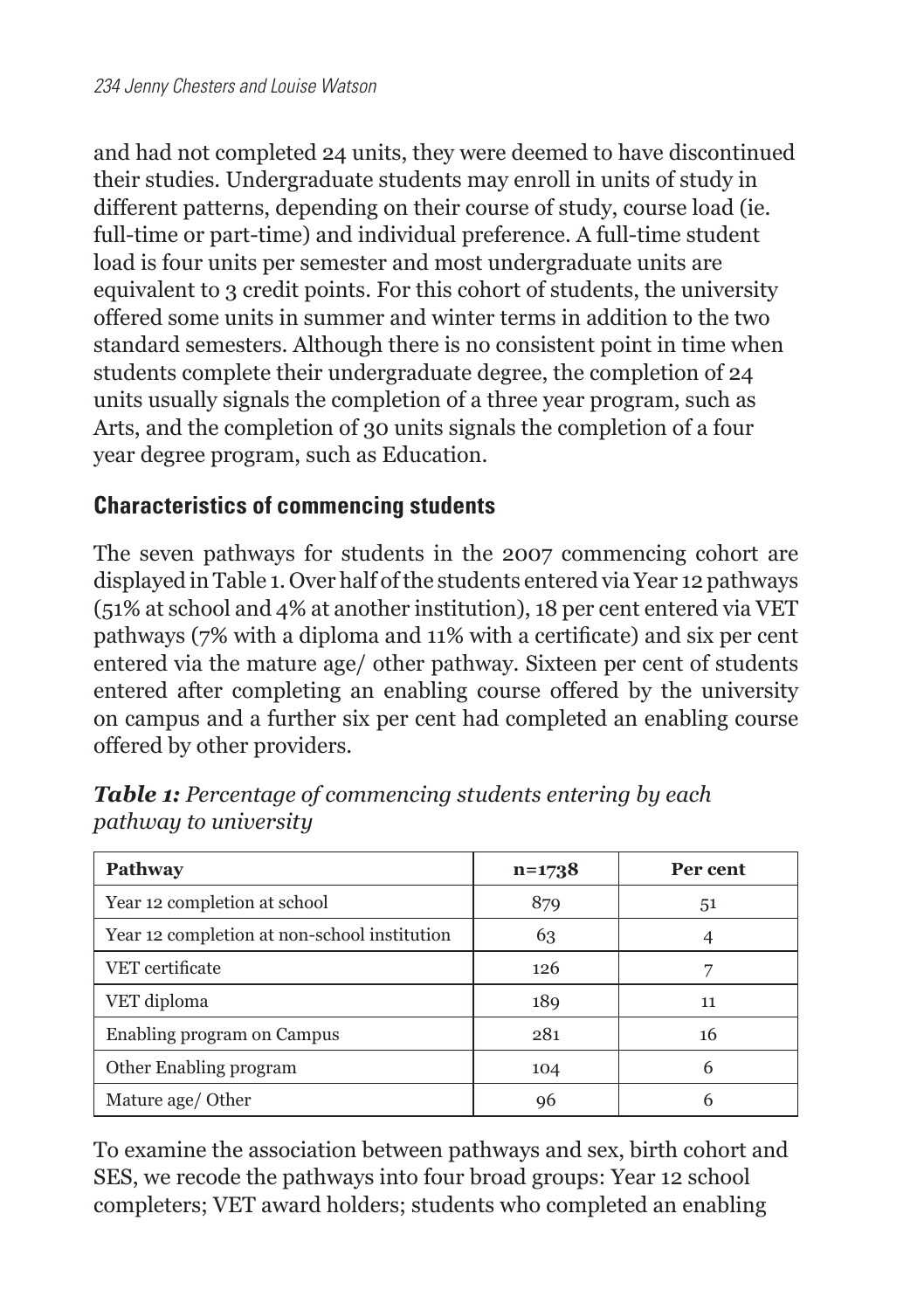program on campus and students admitted on all other bases. The descriptive statistics presented in Table 2 show that female students were slightly more likely than male students to have entered university via a Year 12 pathway. Pathway into university varied substantially according to birth cohort with the older cohorts being more likely to take advantage of the non-traditional pathways than the traditional pathway. Just four per cent of those born before 1971 entered university after completing Year 12 at school whereas, almost three-quarters of students born after 1985 were admitted via this traditional pathway. Over 40 per cent of those born before 1971 entered via a VET pathway compared to just 14 per cent of those born after 1985. Almost 70 per cent of the 109 students from low SES backgrounds entered university after completing Year 12 compared to less than half of the 1134 students from high SES backgrounds.

| Characteristic      | $n = 1738$ | <b>Year 12 school</b><br>completers | <b>VET</b> | On-campus<br>enabling<br>program | <b>Other</b> |  |
|---------------------|------------|-------------------------------------|------------|----------------------------------|--------------|--|
|                     |            | %                                   | %          | %                                | %            |  |
| Male                | 670        | 49                                  | 23         | 17                               | 12           |  |
| Female              | 1068       | 52                                  | 21         | 16                               | 11           |  |
| <b>Birth Cohort</b> |            |                                     |            |                                  |              |  |
| $1971$              | 120        | $\overline{4}$                      | 43         | 15                               | 38           |  |
| 1971-1975           | 58         | 12                                  | 34         | 28                               | 26           |  |
| 1976-1980           | 102        | 14                                  | 28         | 25                               | 33           |  |
| 1981-1985           | 420        | 23                                  | 32         | 27                               | 18           |  |
| 1986-1990           | 1038       | 73                                  | 14         | 11                               | 3            |  |
| <b>SES</b>          |            |                                     |            |                                  |              |  |
| Low                 | 109        | 69                                  | 16         | 5                                | 11           |  |
| Medium              | 485        | 61                                  | 19         | 10                               | 9            |  |
| High                | 1134       | 44                                  | 23         | 20                               | 13           |  |
| Missing             | 10         | 40                                  | 50         | 10                               | $\mathbf{O}$ |  |

*Table 2: Selected characteristics of commencing students by pathway into university [row percent]*

Note: the VET category includes Year 12 at a non-school institution/ VET certificate/ VET diploma; the 'Other' category includes: other enabling/ mature age/other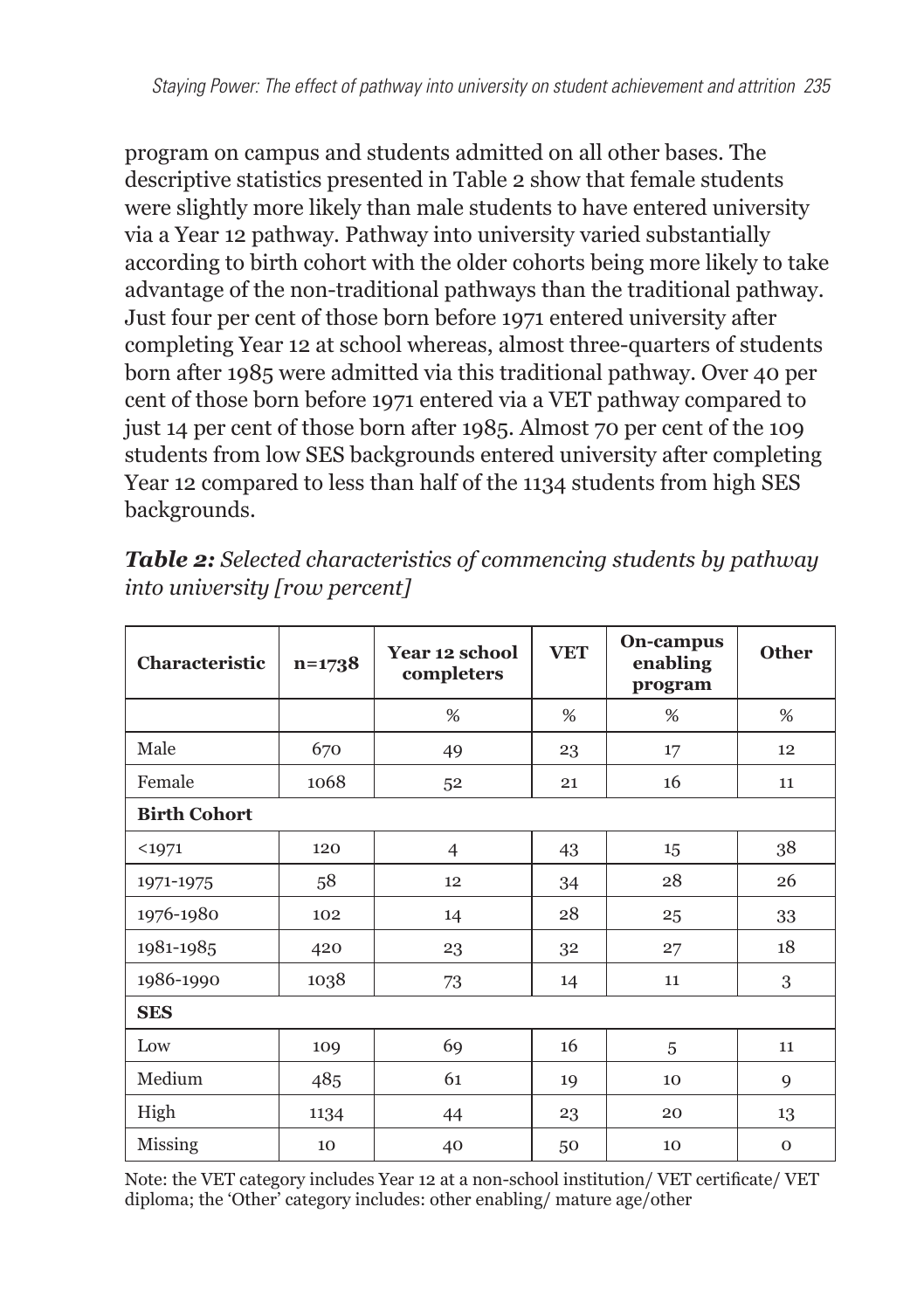In the next section, we examine levels of academic achievement according to pathway into university, before examining attrition rates and the association between pathway and attrition.

#### **Academic achievement**

The distribution of GPA scores varied according to pathway into university. For example, almost one-third (31%) of students who entered university via the mature-age / other pathway recorded a GPA of 3 or less; one -third recorded a GPA of 4; 27 per cent recorded a GPA of 5; and less than 10 per cent recoded a GPA of 6 or more. Of those who entered via a Year 12 pathway, 18 per cent recorded a GPA of 3 or less; 44.5 per cent recorded a GPA of 4; 32 per cent recorded a GPA of 5; and 5.5 per cent recorded a GPA of 6 or more. The chart in Figure 1 compares the distribution of GPAs for each pathway into university.



*Figure 1: GPA band by pathway into university*

To examine the association between pathway into university and academic achievement, we conducted a simple linear regression selecting the Year 12 at school pathway as the reference category. The average GPA of students who entered university after completing Year 12 at school was 4.68. The coefficients for students who entered via the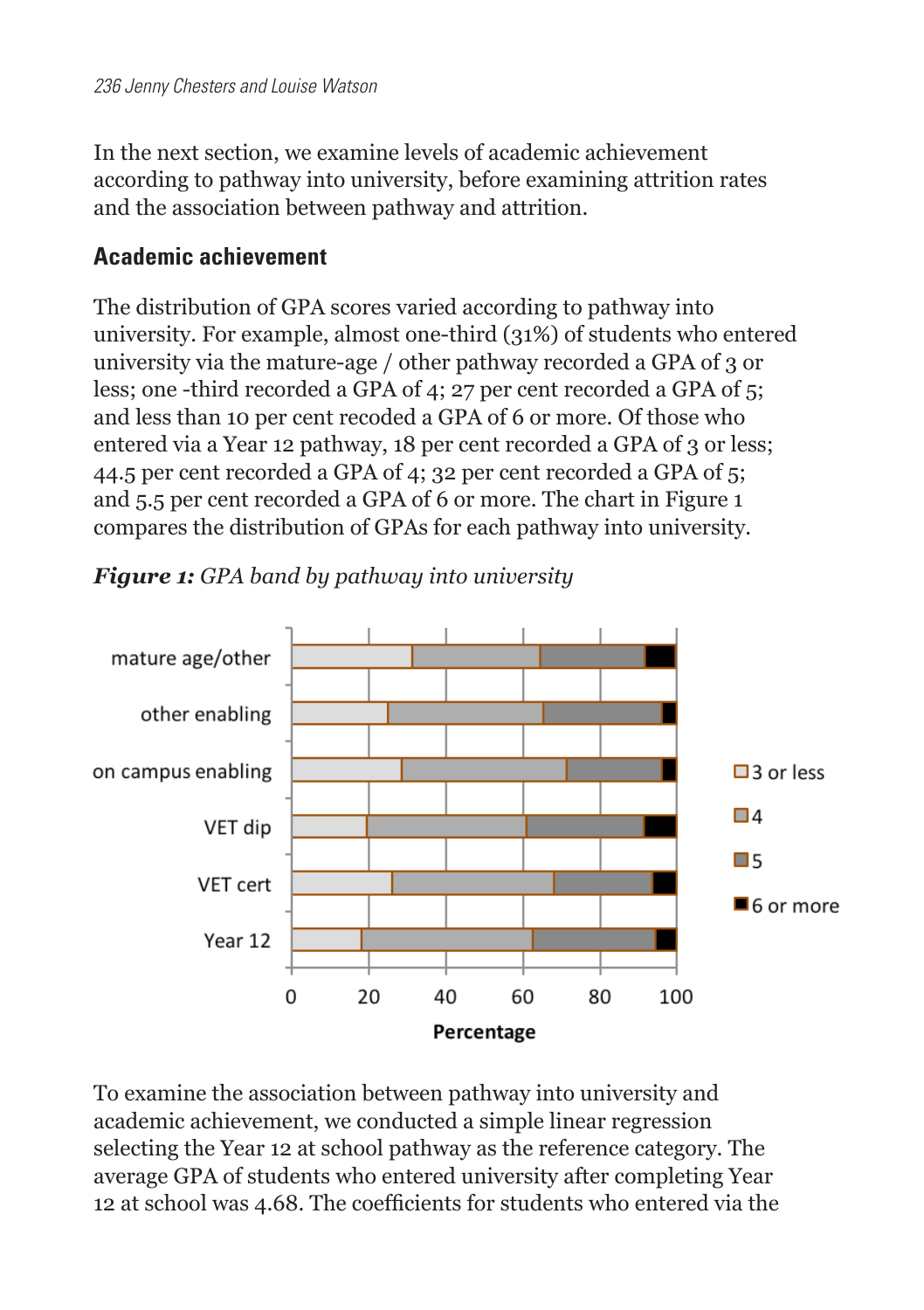VET pathway (-0.27), the on campus enabling pathway (-0.23) and the other enabling pathway (-0.21) are statistically significant indicating that, on average, the GPAs of these students were lower than that of the reference group (those who completed Year 12 at school). The average GPA for students who entered via the VET pathway was 4.41, the average GPA for students who entered via the on campus enabling pathway was 4.45 and the average GPA for students who entered via the other enabling pathway was 4.47.

| Pathway                                | coefficient | <b>Standard error</b> |
|----------------------------------------|-------------|-----------------------|
| Year 12 at school (reference category) |             |                       |
| Year 12 at other institution           | 0.01        | 0.12                  |
| <b>VET Certificate</b>                 | $-0.27**$   | 0.09                  |
| VET Diploma                            | $-0.04$     | 0.08                  |
| On campus enabling program             | $-0.23***$  | 0.06                  |
| Other enabling program                 | $-0.21*$    | 0.10                  |
| Mature age/other                       | $-0.14$     | 0.10                  |
| Constant                               | $4.68***$   | 0.03                  |

*Table 3: Regression coefficients for GPA according to pathway into university*

*\*\*\*p<0.001; \*\*p<0.01; \*p<0.05*

### **Students who discontinue their studies**

Previous research shows that some groups of students are more likely than others to discontinue their studies (Cardak & Ryan, 2009; Edwards & McMillan, 2015; McMillan, 2005), therefore we next examine the characteristics of students who discontinued their studies. The descriptive statistics provided in Table 4 show that male and female students were equally as likely to discontinue their studies (23%). Older students were much more likely to discontinue their studies than younger students, with 40 per cent of those born before 1971; 28 per cent of those born between 1971 and 1975 and 30 per cent of those born between 1976 and 1980 discontinuing study compared to 19 per cent of those born between 1986 and 1990. High SES students (25%) were slightly more likely to discontinue their studies than low or mid SES students (23%). Students who entered via the on-campus enabling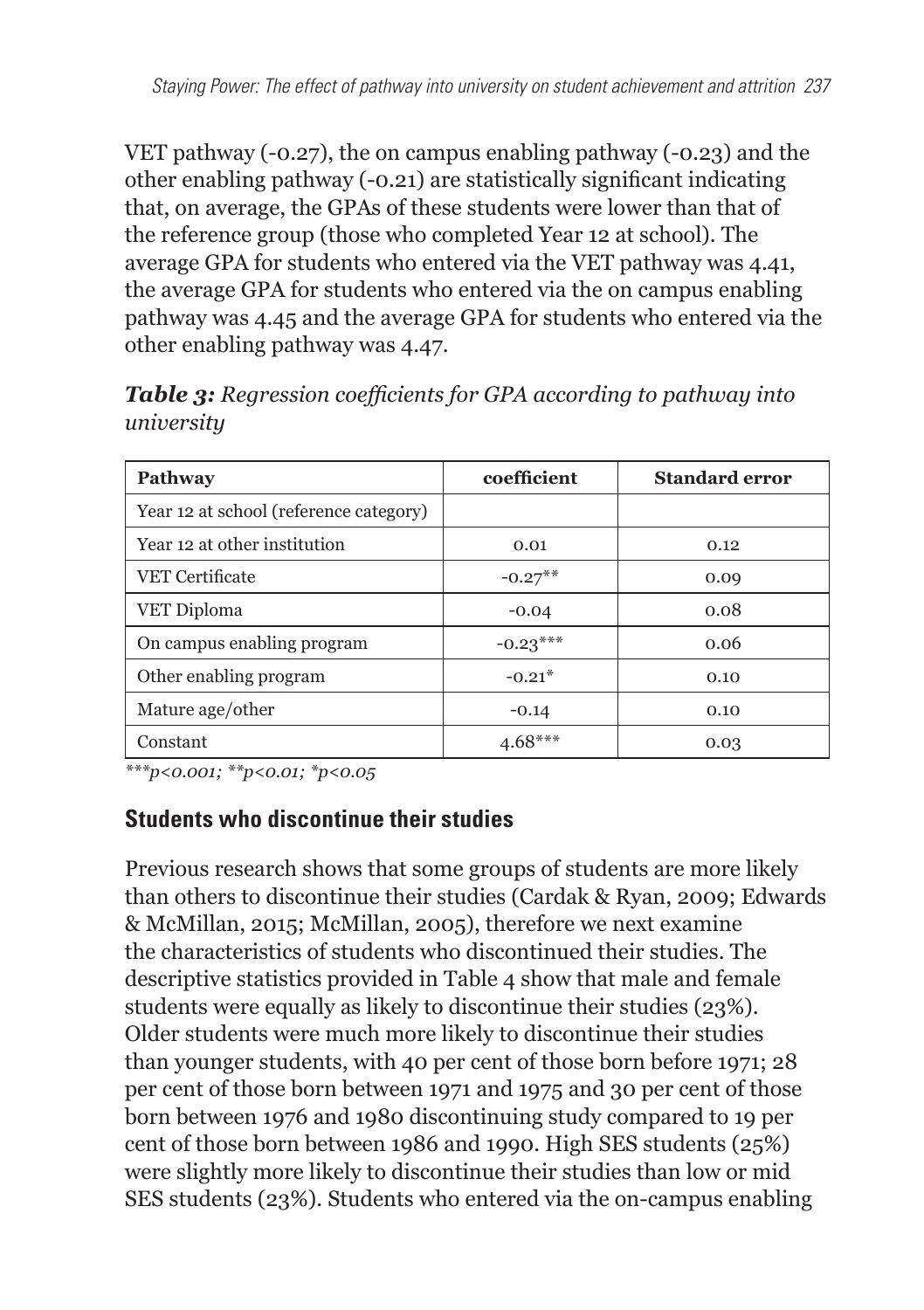program pathway were the least likely to discontinue their studies (19%) and students who entered via the mature-age/other pathways were the most likely to discontinue their studies (38%). Forty-five per cent of students with a GPA of 3 or less discontinued their studies compared to 18 per cent of those with a GPA of 4; 14 per cent of those with a GPA of 5 and 21 per cent of those with a GPA of 6 or more.

|                             | $n=1738$ | % discontinued |  |
|-----------------------------|----------|----------------|--|
| Male                        | 670      | 23             |  |
| Female                      | 1068     | 23             |  |
| <b>Birth cohort</b>         |          |                |  |
| $1971$                      | 120      | 40             |  |
| 1971-1975                   | 58       | 28             |  |
| 1976-1980                   | 102      | 30             |  |
| 1981-1985                   | 424      | 27             |  |
| 1986-1990                   | 1038     | 19             |  |
| <b>SES</b>                  |          |                |  |
| High                        | 1134     | 23             |  |
| Mid                         | 485      | 23             |  |
| Low                         | 109      | 25             |  |
| Pathway                     |          |                |  |
| Year12 at school            | 879      | 20             |  |
| Year12 at other institution | 63       | 25             |  |
| VET Certificate             | 126      | 27             |  |
| VET Diploma                 | 189      | 28             |  |
| On-campus enabling program  | 281      | 19             |  |
| Other enabling program      | 104      | 32             |  |
| Mature age/ Other           | 96       | 38             |  |
| <b>GPA</b>                  |          |                |  |
| 3 or less                   | 375      | 45             |  |
| $\overline{4}$              | 744      | 18             |  |
| 5                           | 518      | 14             |  |
| 6 or more                   | 102      | 21             |  |

*Table 4: Percentages of students who discontinued their studies by selected characteristics*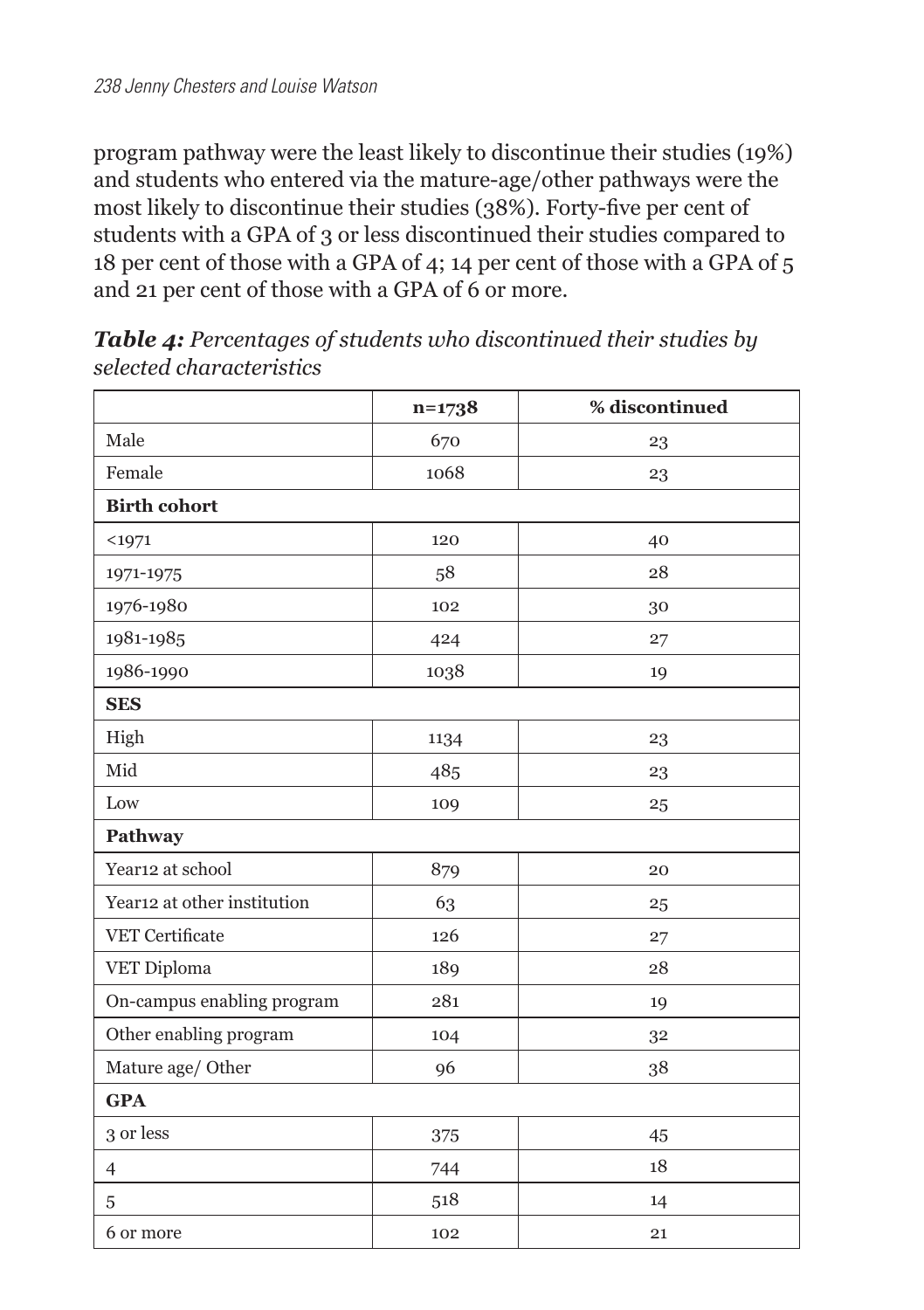To disentangle the effects of pathway, sex, birth cohort and GPA, we conduct logistic regression analyses to estimate the odds ratios for discontinuing study. Odds ratios represent the change in the likelihood of discontinuing study relative to continuing study. An increase in the likelihood of discontinuing study is indicated by an odds ratio of greater than 1 whereas a decrease in the likelihood of discontinuing study is indicated by an odds ratio of less than 1. In Model 1 we include pathway into university, sex and birth cohort to examine the effects of these variables on the likelihood of discontinuing study. We select the on-campus enabling program pathway as the reference category for pathway to examine whether students who complete the on-campus enabling program are more or less likely to discontinue their studies than traditional students or those entering via any of the other nontraditional pathways. The on-campus enabling program is designed to prepare students for direct entry into an undergraduate degree program. In Model 2, we add in GPA to examine whether GPA mediates the relationships between discontinuing study and pathway into university, sex and birth cohort. The second model explains nine per cent of the variation. Unfortunately, factors that may affect a student's decision to discontinue their studies such as marital status, number of dependent children, income, welfare dependency, employment status, usual weekly hours of paid employment, and satisfaction with the university are not available in this administrative data set, therefore, we are unable to improve the goodness of fit. The results of the two models are presented in Table 5.

The results of Model 1 indicate that Year 12 school completers, those who entered university via the VET diploma pathway or the mature-age/ other pathway were more likely than students who entered university via the on-campus enabling program pathway to discontinue their studies, net of the effects of sex and birth cohort. Birth cohort has an independent effect with older students (except for those born between 1971 and 1975) being more likely to discontinue their studies than those born between 1986 and 1990. The results for Model 2 show that after controlling for GPA, students who entered via each of the other pathways, apart from the VET certificate pathway, were more likely than students who entered via the on-campus enabling program pathway to discontinue their studies, net of the effects of sex and birth cohort. Students admitted on the basis of Year 12 completion at school were 1.7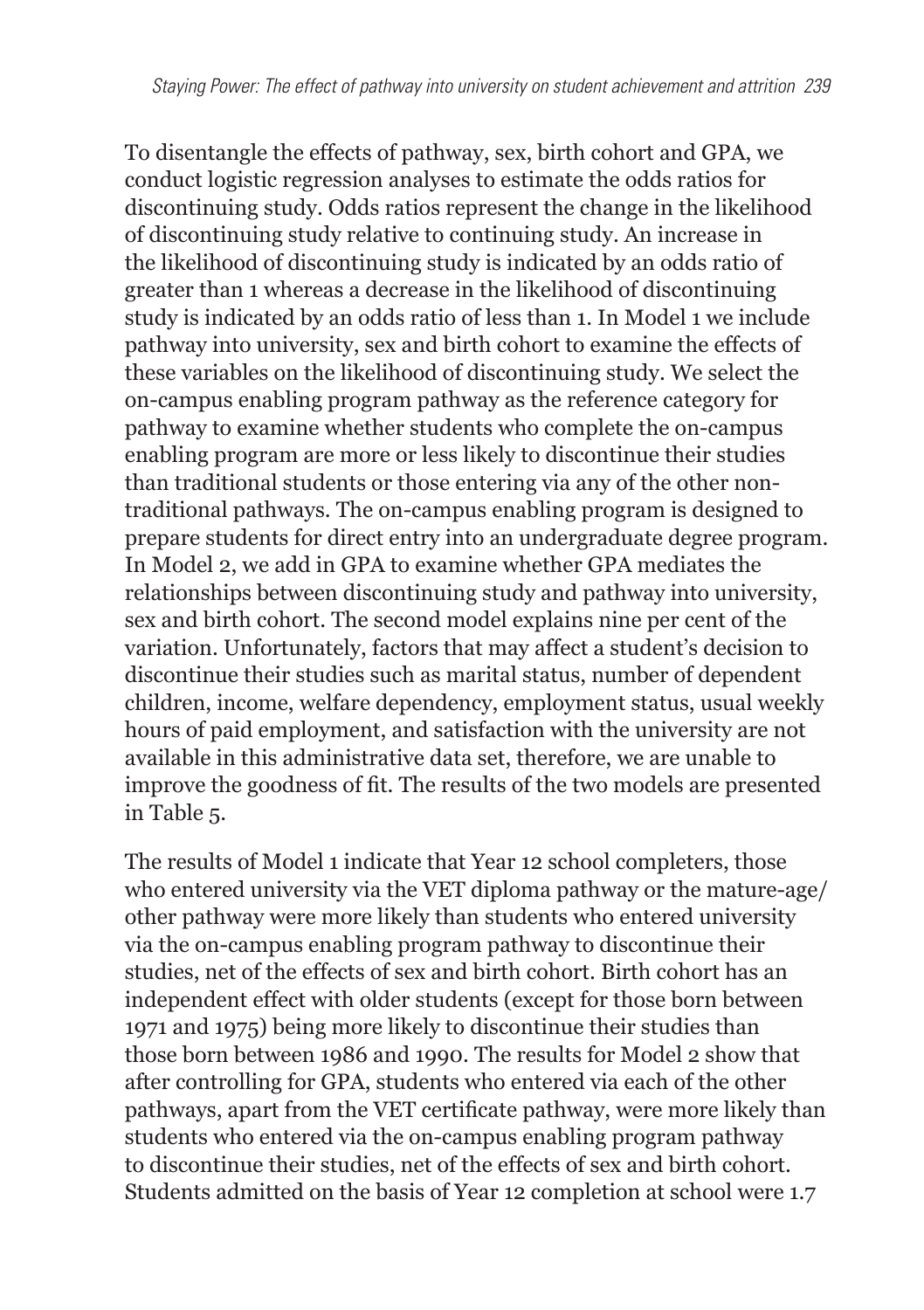times more likely than students from the on-campus enabling program with the same GPA to discontinue their studies. As expected, as GPA increased, the likelihood of discontinuing study decreased. Students in the oldest cohort were more 2.6 times more likely than those in the youngest cohort to discontinue their studies, net of the effects of GPA, pathway and sex.

*Table 5: Estimated odds ratios for discontinuing study according to pathway, controlling for sex, birth cohort and GPA* 

|                                      | Model 1     |         | Model 2            |         |
|--------------------------------------|-------------|---------|--------------------|---------|
|                                      | Odds ratios | Std err | <b>Odds Ratios</b> | Std err |
| Pathway                              |             |         |                    |         |
| On-campus enabling<br>program (ref.) |             |         |                    |         |
| Yr12 at school                       | $1.47*$     | 0.28    | $1.73***$          | 0.34    |
| Yr12 other institution               | 1.92        | 0.64    | $2.40*$            | 0.83    |
| VET certificate                      | 1.40        | 0.36    | 1.53               | 0.41    |
| VET diploma                          | $1.64*$     | 0.37    | $1.98**$           | 0.48    |
| Other enabling                       | 1.67        | 0.45    | 1.88*              | 0.53    |
| Mature age/other                     | $2.28**$    | 0.61    | $2.48***$          | 0.69    |
| Female $=1$                          | 1.02        | 0.12    | 1.21               | 0.15    |
| Birth cohort                         |             |         |                    |         |
| 1986-1990 (ref.)                     |             |         |                    |         |
| 1981-1985                            | $1.63***$   | 0.26    | $1.61***$          | 0.26    |
| 1976-1980                            | $1.84*$     | 0.46    | 1.63               | 0.43    |
| 1971-1975                            | 1.63        | 0.53    | 1.54               | 0.51    |
| $1971$                               | $2.71***$   | 0.64    | $2.64***$          | 0.65    |
| <b>GPA</b>                           |             |         | $0.24***$          | 0.03    |
| Constant                             | $0.57***$   | 0.08    | $0.35***$          | 0.07    |
| $n=$                                 | 1738        |         | 1738               |         |
| Pseudo R <sub>2</sub>                | 0.0258      |         | 0.0861             |         |

*\*\*\*p<0.001; \*\*p<0.01; \*p<0.05*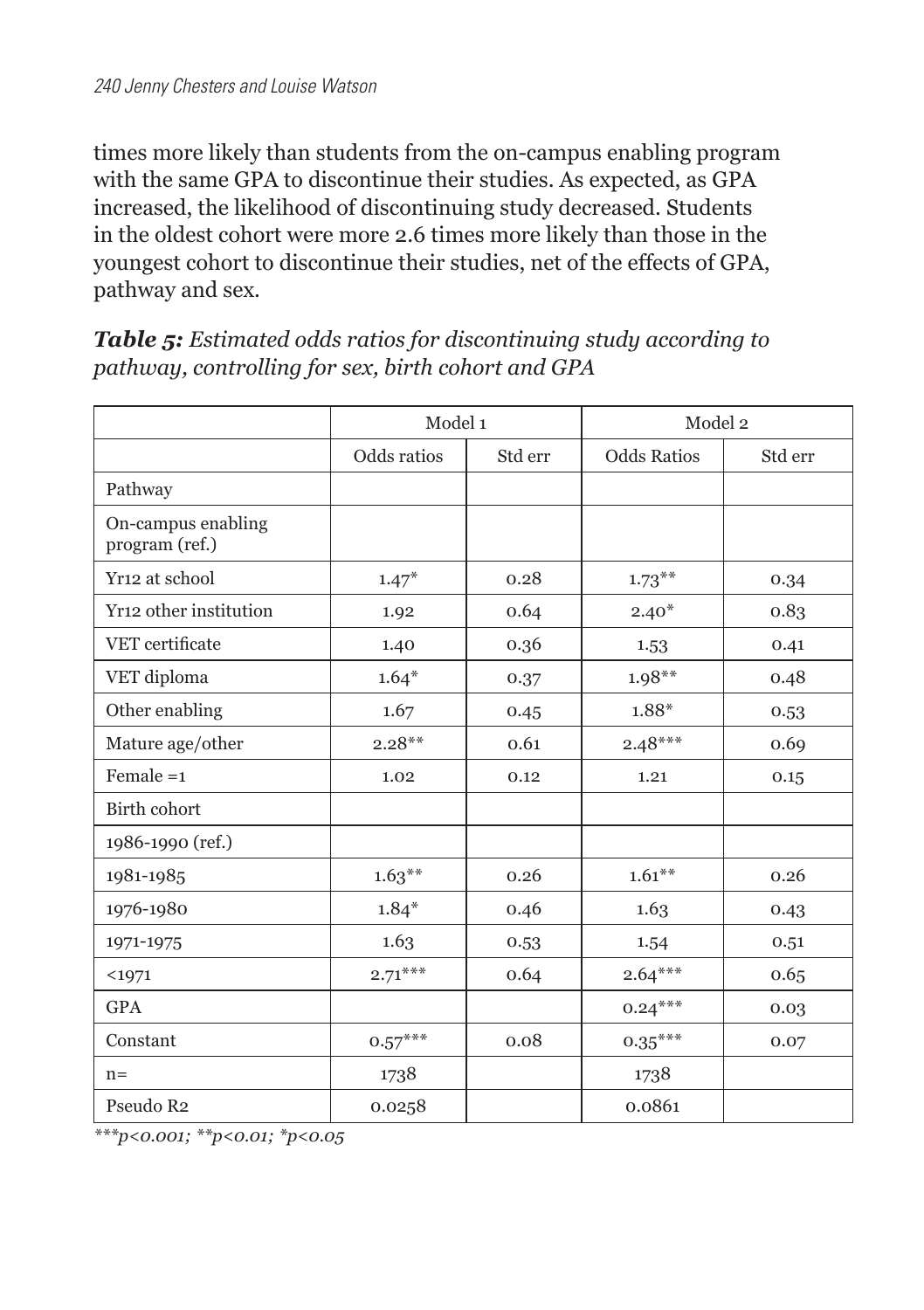## **Discussion**

In this paper, we examined the relationship between pathway into university and academic progress to understand the influence of widening participation on student performance. The availability of alternative pathways into university increased both the size and the diversity of student populations giving rise to concerns about the academic ability of students and the ability of the higher education system to maintain high standards (Christie et al., 2004; Hare, 2014; Mather, 2013), therefore, this examination of higher education access and outcomes is timely. Our study focused on whether the characteristics and outcomes of students who undertook an on-campus enabling program offered by a small metropolitan university differed from those of traditional students (that is, students who entered university on the basis of their ATAR).

At this particular university, 51 per cent of the students were admitted to their degree programs on the basis of their ATARs and 16 per cent were admitted after completing an on-campus enabling program. Female students were slightly more likely than male students to have completed Year 12 but there was almost no difference in the percentages of male and female students who completed an on-campus enabling program (17% and 16%, respectively). As expected, younger students were more likely than older students to enter university on their Year 12 results. Almost three-quarters of the students born between 1986 and 1990 were admitted on the basis of their Year 12 results whereas just four per cent of those born before 1971 were admitted on the basis of their Year 12 results.

The average GPA of students differed according to pathway into university with those admitted on the basis of completing Year 12 at school recording higher, on average, GPAs than students who entered university via each of the alternative pathways. Students who entered after completing a VET certificate recorded the lowest, on average, GPA. The average GPA (4.47) of the students who had completed an on-campus enabling program was 0.21 points lower than that of traditional students.

Descriptive analysis indicated that the likelihood of discontinuing study was associated with pathway, age and GPA. Just under one-quarter (23%) of the students discontinued their studies between the second semester of 2007 and the first semester of 2009. As predicted by previous research, we found that older students were more likely than younger students to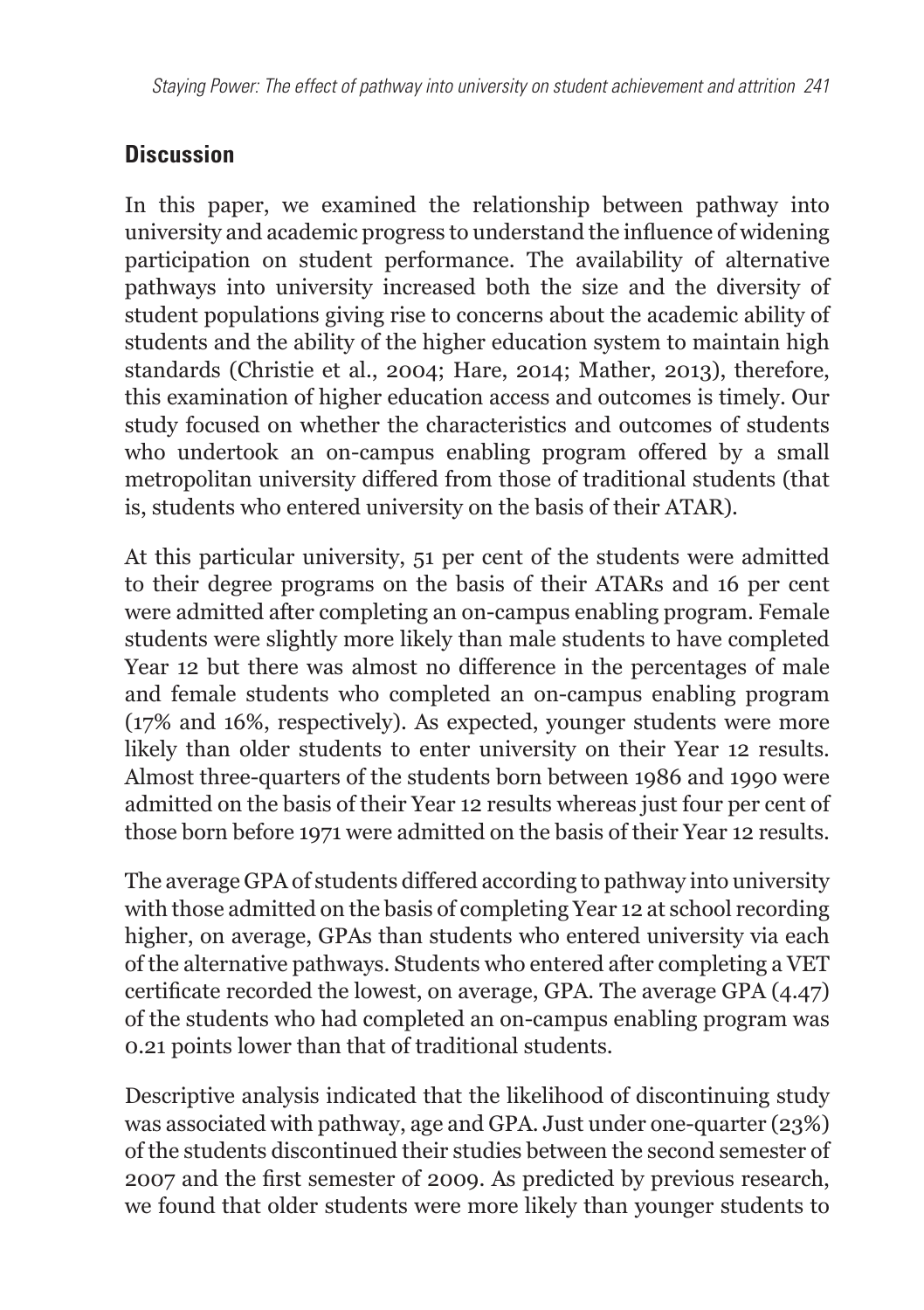discontinue their studies. Previous researchers have also found higher rates of attrition for mature age students (Edwards & McMillan, 2015; Long et al., 2006). The likelihood of discontinuing study also varied according to pathway into university with almost 40 per cent of students who entered via the mature-age/other pathway discontinuing their studies compared to 19 per cent of those who completed an on-campus enabling program. Students who entered university via the VET certificate, VET diploma or other enabling programs were also more likely to discontinue their studies (27%, 28% and 32%, respectively). One explanation of the higher rates of attrition for students entering university via VET pathways may be related to differences in teaching styles and assessment procedures (Moodie & Wheelahan, 2009; Moodie et al., 2009; Watson et al., 2013). In the VET sector, students need to demonstrate competence whereas at university, students need to articulate their understanding of abstract concepts. Almost half of the students with a GPA of 3 or lower discontinued their studies compared to just 14 per cent of those with a GPA of 5. Due to data limitations, we were unable to examine the effects of other factors, such as family background, financial status, cultural differences, employment status, hours of paid work and family responsibilities that previous research indicates are associated with discontinuation of study (Christie et al., 2004; Edwards & McMillan, 2015; James, 2008; Marks, 2007; Wilcoxson, 2010)

Given that previous research shows that sex, age, pathway into university and GPA and graduation from university are correlated (Christie et al., 2004), we conducted logistic regression analysis to isolate the effects of each of these variables on the likelihood of discontinuing study. After controlling for the effects of age, sex, and GPA, traditional students (Year 12 school completers) were 1.7 times more likely to discontinue their studies than students who had completed the university's enabling course and students who entered university via the mature age/ other pathway were 2.5 times more likely than those who entered via the on-campus enabling program to discontinue their studies. Thomas (2014) found that enabling program graduates performed just as well as those who entered via the traditional pathway.

Our results suggest that on-campus enabling programs play a role in supporting the retention of students. As Habal (2012) argues, preparation programs increase self-efficacy, providing students with the confidence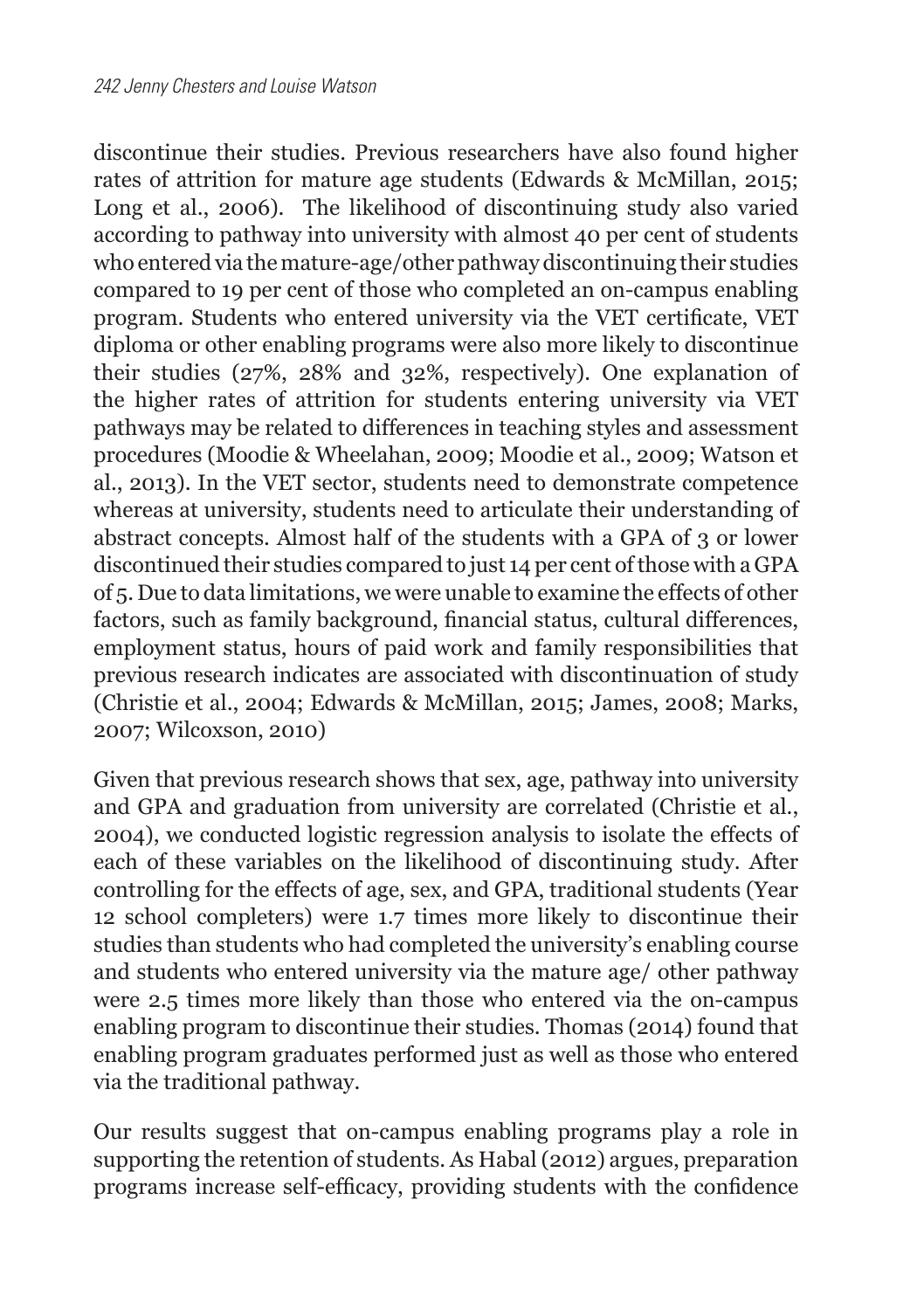and skills to persist even if they record low levels of achievement. The main reason that students undertake an enabling program at this particular university is because they do not qualify for entry to an undergraduate degree, either because their ATAR was too low or they did not have an ATAR. Typically, between 75 and 80 per cent of school leavers and 50 and 60 per cent of mature age students who enrol in the on-campus enabling programs at this university successfully complete and are admitted into an undergraduate degree program (London, 2014). Andrewartha and Harvey (2014) found that although the completion rate for enabling programs at La Trobe University was 65 per cent, only 55 per cent of students passed the four subjects required for admission into an undergraduate degree program. Although enabling programs are principally designed to prepare students for university study, they also allow students to sample the demands and expectations of university study before they commit to the costs associated with an undergraduate program (Hodges et al., 2013).

As reviews of existing literature show, feelings of alienation within the university environment are a key factor in decisions to discontinue study at university (Christie et al., 2004; Thomas, 2014; Wilcoxson, 2010). Therefore, it may be that by participating in the on-campus enabling program, students become very familiar with most aspects of university life and have opportunities to become socially engaged and committed to the university before they commence undergraduate studies (Wilcoxson, 2010).

## **Conclusion**

Given that the completion of higher levels of education is an increasingly important prerequisite for lifetime employment in Australia's rapidly changing labour market, encouraging an increasing proportion of the population to undertake higher education has become an economic necessity. The expansion of the higher education sector and the development of alternative entry pathways have resulted in an increasingly diverse student population. Students who embark on university study as non-traditional students have the option to undertake a free enabling program to prepare them for their studies. The results presented here show that although entering university via the on-campus enabling program is associated with a lower GPA, it is nonetheless associated with increased staying power.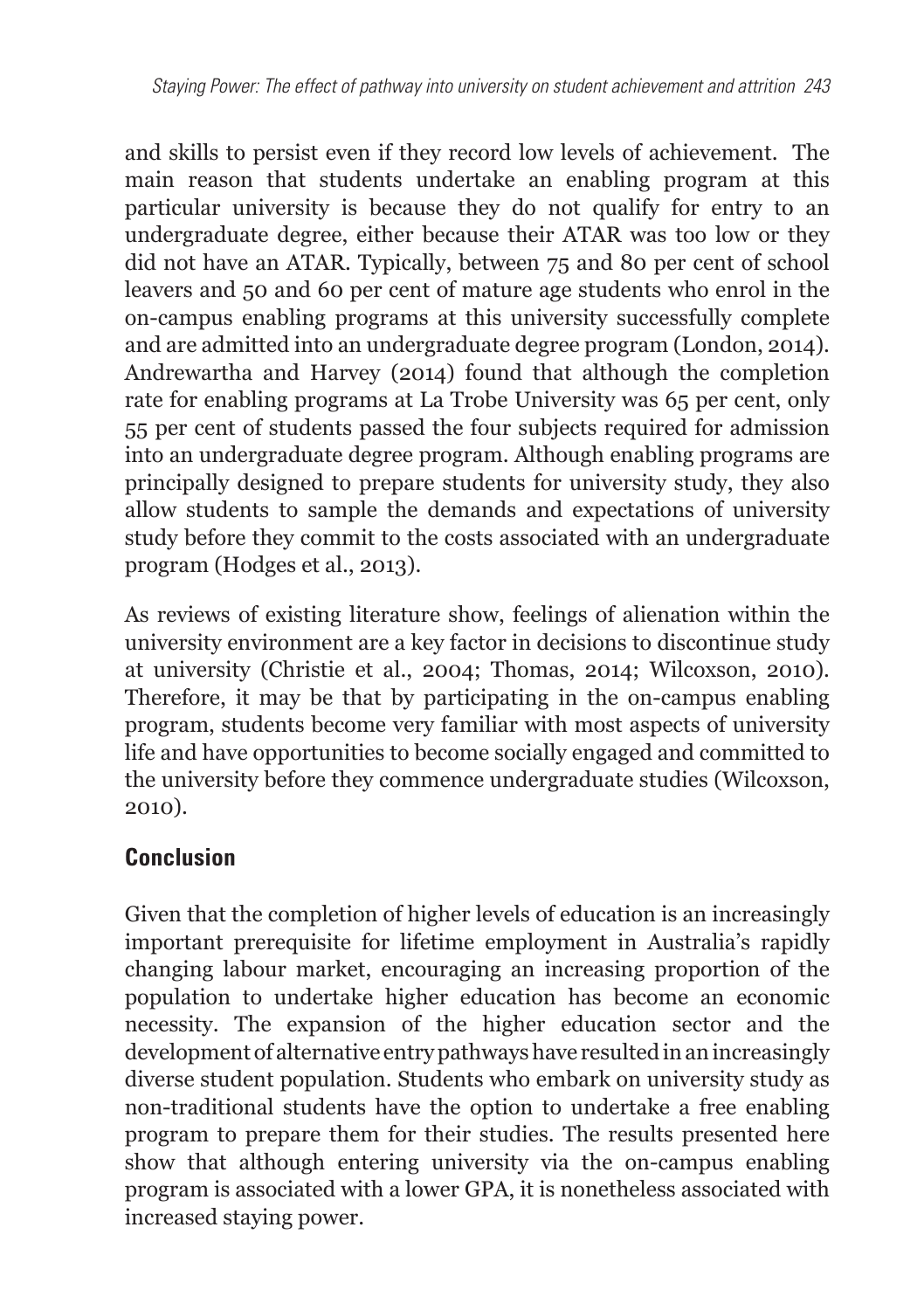#### **References**

- Andrewartha, L. & Harvey, A. (2014). Willing and enabled: The academic outcomes of a tertiary enabling program in regional Australia. *Australian Journal of Adult Learning* 54(1), 50-68.
- Australian Bureau of Statistics (ABS). (2006). *Introduction to Socio-Economic Indexes For Areas (SEIFA) Information Paper*. Retrieved from [www.abs.](http://www.abs.gov.au) [gov.au](http://www.abs.gov.au)
- Australian Bureau of Statistics (ABS). (2014). *Education and Work, Australia*. Cat. No. 6227.0. Retrieved from [www.abs.gov.au](http://www.abs.gov.au)
- Australian Government. (2012). *Administrative Information for Higher Education Providers: Student Support.* Canberra: Australian Government.
- Australian Qualifications Framework Council (AQFC). (2013). *Australian Qualifications Framework Second edition.* Retrieved from *[http://www.aqf.](http://www.aqf.edu.au/Portals/0/Documents/2013 docs/AQF 2nd Edition January 2013.pdf) [edu.au/Portals/0/Documents/2013%20docs/AQF%202nd%20Edition%20](http://www.aqf.edu.au/Portals/0/Documents/2013 docs/AQF 2nd Edition January 2013.pdf) [January%202013.pdf](http://www.aqf.edu.au/Portals/0/Documents/2013 docs/AQF 2nd Edition January 2013.pdf)*
- Blanden, J. & Machin, S. (2004). Educational Inequality and the Expansion of UK Higher Education. *Scottish Journal of Political Economy* 51(2), 230- 249.
- Bradley, D., Noonan P., Nugent, H. & Scales, B. (2008). *Review of Australian Higher Education. Final Report*. December. Retrieved from [http://www.](http://www.deewr.gov.au/HigherEducation/Review/Documents/PDF/Higher Education Review_one document_02.pdf) [deewr.gov.au/HigherEducation/Review/Documents/PDF/Higher%20](http://www.deewr.gov.au/HigherEducation/Review/Documents/PDF/Higher Education Review_one document_02.pdf) [Education%20Review\\_one%20document\\_02.pdf](http://www.deewr.gov.au/HigherEducation/Review/Documents/PDF/Higher Education Review_one document_02.pdf)
- Breen, R., Muller, W., Luijkx, R. & Pollak, R. (2009). Non-Persistent Inequality in Educational Attainment: Evidence from Eight European Countries. *American Journal of Sociology* 114(5), 1475-1521.
- Brooman, S. & Darwent, S. (2014). Measuring the beginning: a quantitative study of the transition to higher education. *Studies in Higher Education* 39(9), 1523-154.
- Cardak, B. A., & Ryan, C. (2009). Participation in higher education in Australia: equity and access. *Economic Record* 85(4), 433-448.
- Cattarall, J., Davis, J. &Yang, D.F. (2014). Facilitating the learning journey from vocational education and training to higher education. *Higher Education Research & Development* 33(2), 242-255.
- Chesters, J. & Watson, L. (2013). Understanding the persistence of inequality in higher education: Evidence from Australia. *Journal of Education* 28(2),  $198 - 215$ .
- Chesters, J. & Watson L. (2014). Returns to education for those returning to education: evidence from Australia. *Studies in Higher Education* 39(9), 1634  $-1648.$
- Christie, H., Munro, M. & Fisher, T. (2004). Leaving university early: exploring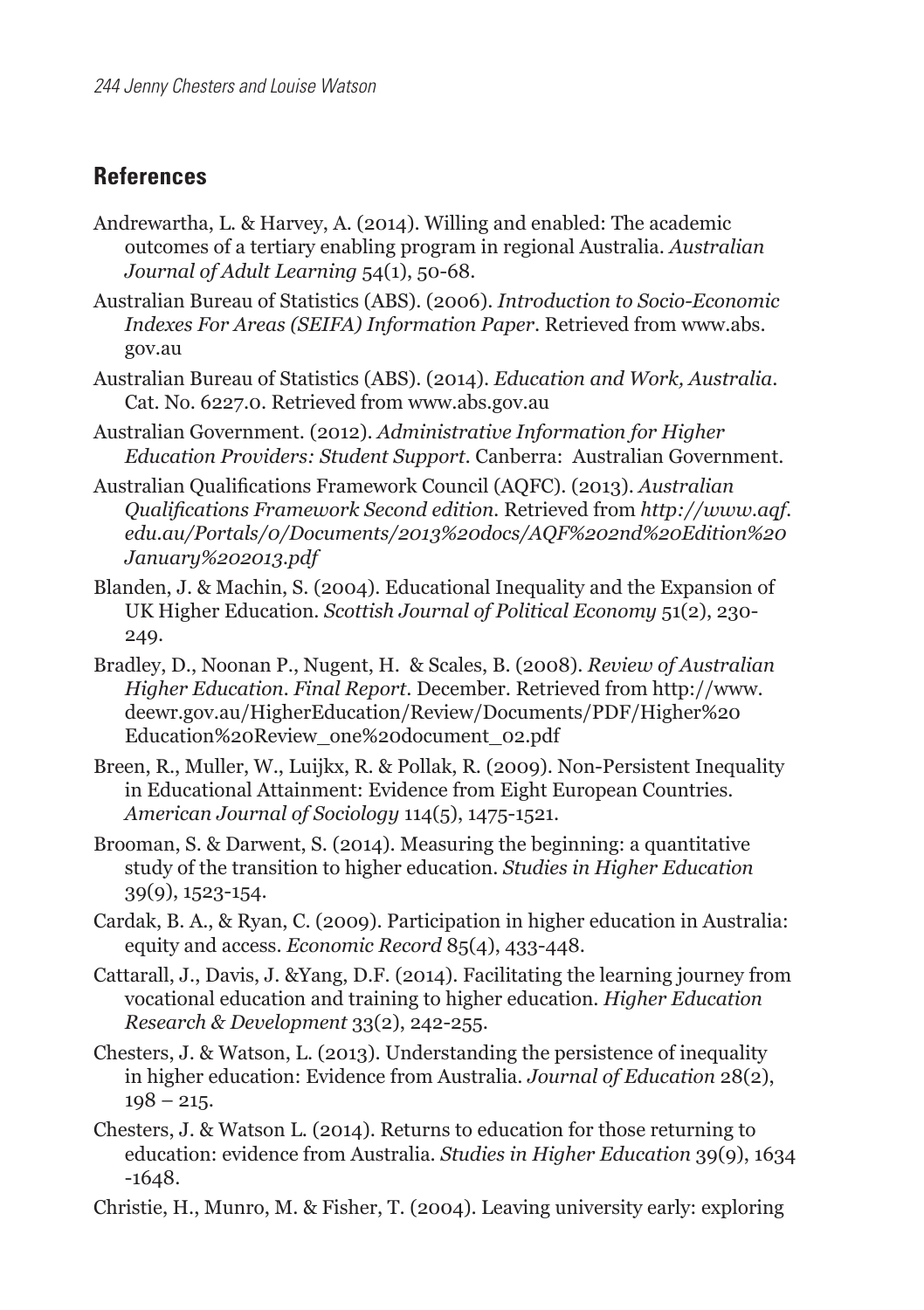the differences between continuing and non-continuing students. *Studies in Higher Education* 29(5), 617- 636.

- Cram, B. & Watson, L. (2008). Managing credit transfer from TAFE to university: the case for cross-sectoral collaboration. Paper presented at the *Eleventh Australian VET Research Association Conference*, 3-5 April, Adelaide.
- Department of Education (DOE). (2014a). *Table 2.6 Higher Education Statistics 2013 All students.* Retrieved from<http://docs.education.gov.au/node/35961>.
- Department of Education (DOE). (2014b). Appendix 5.1: Equity Access Rates for Table A and B Higher Education Providers, 2007 to 2013. Retrieved from http://docs.education.gov.au/documents/2013-appendix-5-equityperformance-data.
- Department of Employment, Education, Training and Youth Affairs (DEETYA). (1996). *Higher education students time series tables Australia.* October 1996. Canberra: Australian Government.
- Department of Education, Employment and Workplace Relations (DEEWR) (2012). *Australian Jobs 2012.* Canberra: Australian Government.
- Department of Social Services (DSS) (2013). *Income Support Customers: A Statistical Overview 2012.* Statistical Paper No. 11. Retrieved from www.dss. gov.au/sites/default/files/documents/01\_2014/sp11\_pdf\_na.pdf.
- Dobson, I.R. & Skuja, E. (2005). Secondary schooling, tertiary entrance ranks and university performance. *People and Place* 13(1), 53-62.
- Douglass, J. & Thomson, G. (2011). Poor and Rich: Students Economic Stratification and Academic Performance in a Public Research University System. *Higher Education Quarterly* 66(1), 65-89.
- Ederer, P., Schuller, P. & Willm, S. (2008). *University systems ranking: Citizens and society in the age of knowledge*. The Lisbon Council Policy Brief. Retrieved from [http://www.lisboncouncil.net/publication/publication/38](http://www.lisboncouncil.net/publication/publication/38-university-systems-ranking-citizens-and-society-in-the-age-of-knowledge.html) [university-systems-ranking-citizens-and-society-in-the-age-of-knowledge.](http://www.lisboncouncil.net/publication/publication/38-university-systems-ranking-citizens-and-society-in-the-age-of-knowledge.html) [html](http://www.lisboncouncil.net/publication/publication/38-university-systems-ranking-citizens-and-society-in-the-age-of-knowledge.html)
- Edwards, D. & McMillan, J. (2015). *Completing university in a growing sector: Is equity an issue?* Melbourne: ACER
- Ellis, B.J. (2013). Older undergraduate students bringing years of experience to university studies: Highlights, challenges and contributions', *Australian Journal of Adult Learning* 53(3): 351- 374
- Habal, C. (2012). 'I can do it, and how!' Student experience in access and equity pathways to higher education *Higher Education Research and Development,*  31(6): 811-825
- Hare, J. (2014). Reform call as uni takes low achievers, *The Australian.* 18 January.
- Harrison, N. & Hatt, S. (2010). 'Disadvantaged Learners': Who Are We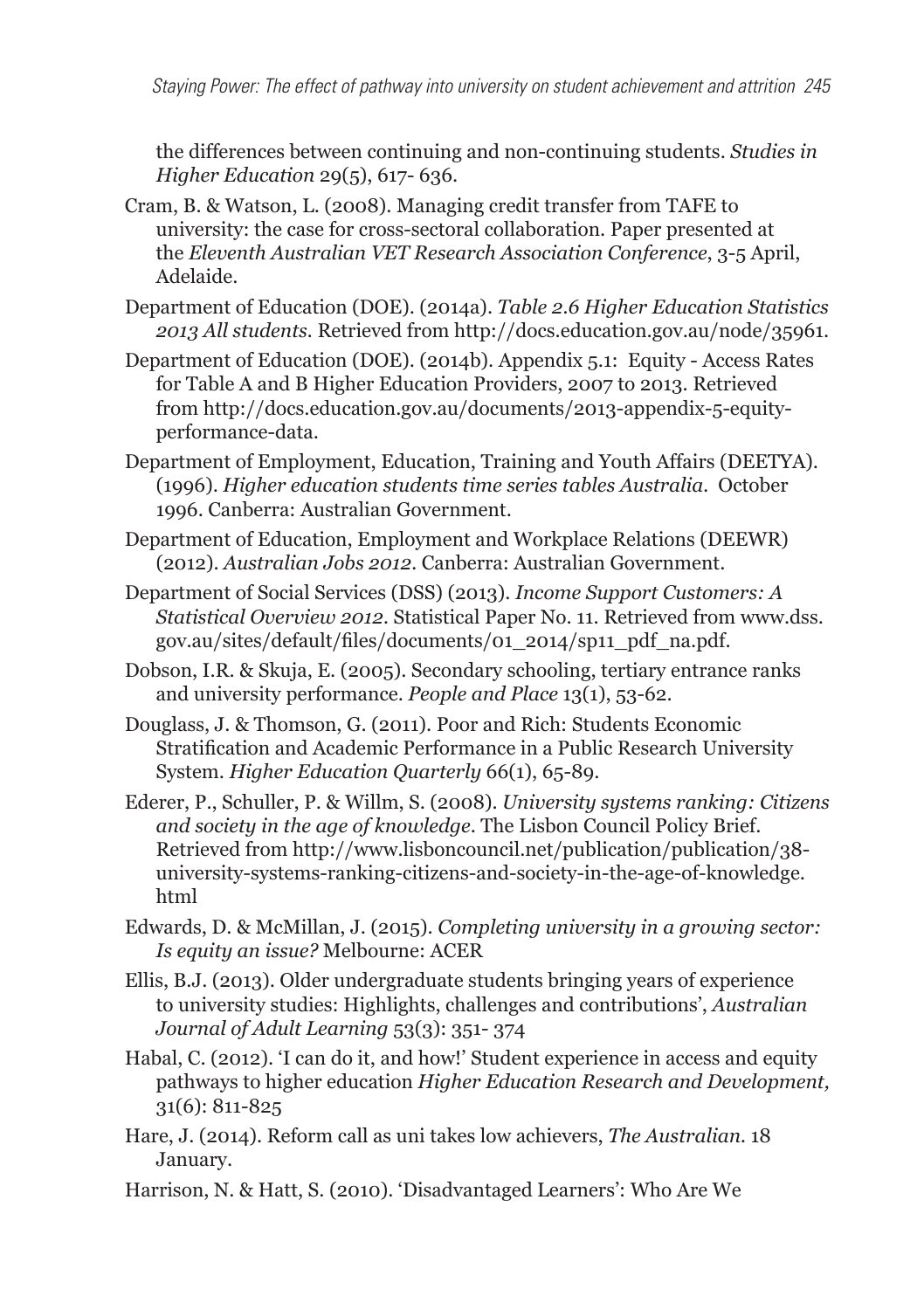Targeting? Understanding the Targeting of Widening Participation Activity in the United Kingdom Using Geo-Demographic Data From Southwest England. *Higher Education Quarterly* 64(1), 65-88.

- Hodges, B., Bedford, T., Hartley, J., Klinger, C., Murray, N., O'Rourke, J. and Schofield, N. (2013). *Enabling retention: processes and strategies for improving student retention in university-based enabling programs.* Sydney: Office for Learning and Teaching.
- James, R. (2008). *Participation and Equity*. Melbourne Centre for the Study of Higher Education
- Kezar, A. (Ed.) (2011). *Recognising and serving low income students in higher education: An examination of institutional policies, practices and culture.* New York and London: Routledge.
- Levy, S. & Murray, J. (2005). *Tertiary Entrance Scores Need Not Determine Academic Success: An Analysis of Student Performance in an Equity and Access Program.* Journal of Higher Education Policy and Management 27(1), 129-141.
- Lomax-Smith, J., Watson, L. & Webster, B. (2011). *Higher Education Base Funding Review. Final Report*. Retrieved from www.deewr.gov/ BaseFundingReview
- London, G. (2014). private correspondence from the CEO of University of Canberra College
- Long, M., Ferrier, F. & Heagney, M. (2006). *Stay, play or give it away? Students continuing, changing or leaving university study in their first year*, Monash University: ACER. Retrieved from [http://www.dest.gov.au/](http://www.dest.gov.au/sectors/higher_education/publications_resources/profiles/stay_play_giveaway.htm) [sectors/higher\\_education/publications\\_resources/profiles/stay\\_play\\_](http://www.dest.gov.au/sectors/higher_education/publications_resources/profiles/stay_play_giveaway.htm) [giveaway.htm](http://www.dest.gov.au/sectors/higher_education/publications_resources/profiles/stay_play_giveaway.htm)
- Machin, S. & McNally, S. (2007). *Tertiary Education Systems and Labour Markets*. A paper commissioned by the Education and Training Policy Division, OECD. Paris: Organisation for Economic Cooperation and Development.
- Marks, G. (2007). *Completing university: characteristics and outcomes of completing and noncompleting students*. LSAY Research Report No. 51. Longitudinal Surveys of Australian Youth. Melbourne: Australian Council for Educational Research Retrieved from http://research.acer.edu.au/cgi/ viewcontent.cgi?article=1054&context=lsay\_research
- Mather, J. (2013). Unis put on notice over accepting low-scoring students. *The Australian Financial Review,* 3 July.
- Moodie, G. & Wheelahan, L. (2009). The significance of Australian Vocational Institutions in opening access to higher education. *Higher Education Quarterly* 63(4), 356-370.
- Moodie, G. Wheelahan, L., Billett, S. and Kelly, A. (2009). 'Higher Education in TAFE: An issues paper'. NCVER URL<http://www.ncver.edu.au/>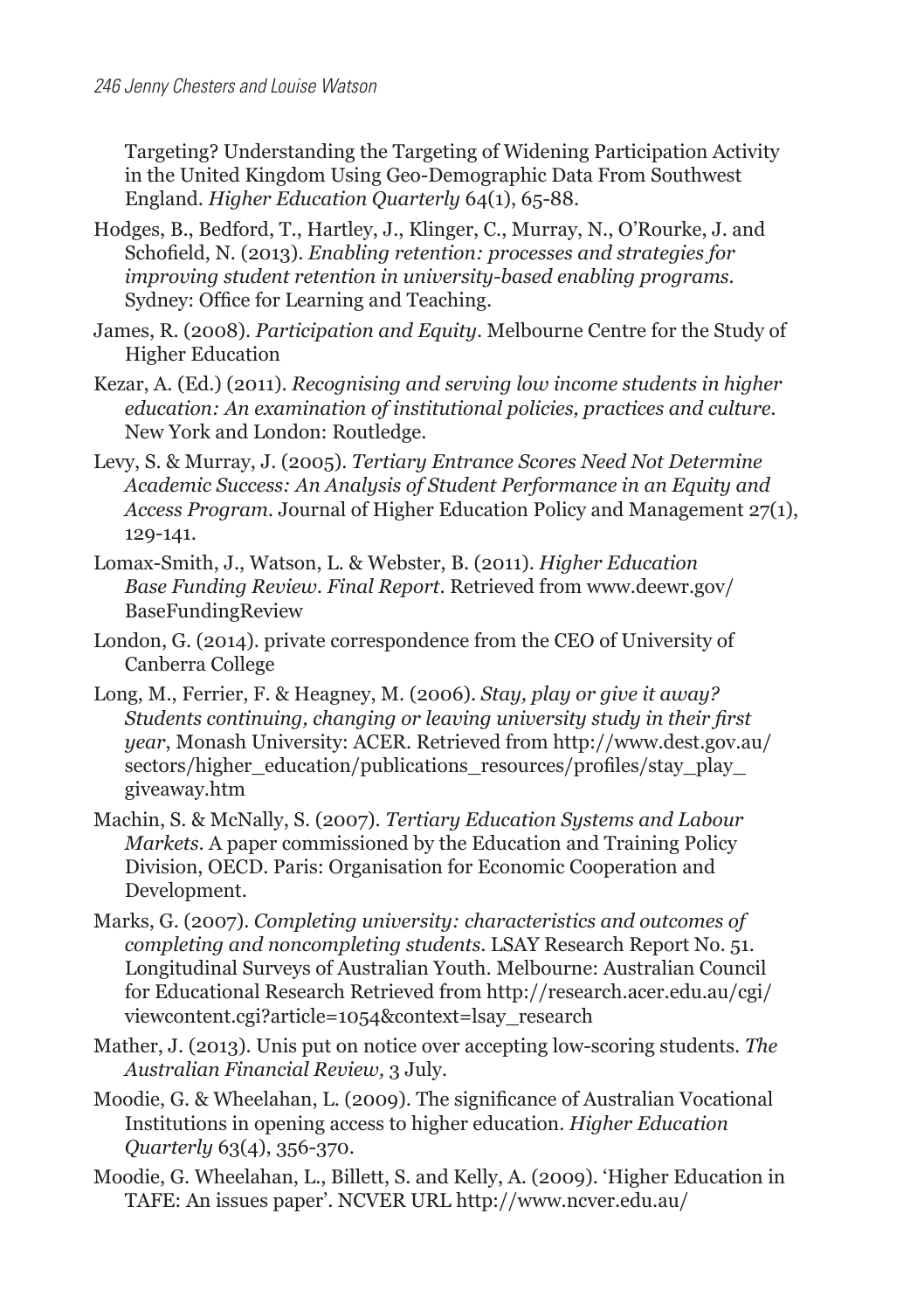- O'Keefe, M., Laven, G. & Burgess, T. (2011). Student non-completion of an undergraduate degree: wrong program selection or part of a career plan? *Higher Education Research and Development,* 30(2), 165-177.
- Palmer, N., Bexley, E. & James, R. (2011). *Selection and Participation in Higher Education. University selection in support of student success and diversity of participation*. Melbourne: Centre for the Study of Higher Education, University of Melbourne. Retrieved from https://go8.edu.au/sites/default/ files/docs/selection and participation in higher education.pdf
- Pfeffer, F.T. (2008). Persistent Inequality in Educational Attainment and its Institutional Context. *European Sociological Review* 24(5), 543-565.
- Ryan, C. & Watson, L. (2003). *Skills at work: lifelong learning and changes in the labour market*, Evaluations and Investigations Program no. 03/14, Canberra: DEST. Retrieved from [http://hdl.voced.edu.au/10707/101291.](http://hdl.voced.edu.au/10707/101291)
- Sellar, S., & Gale, T. (2011). Mobility, aspiration, voice: a new structure of feeling for student equity in higher education. *Critical Studies in Education* 52(2), 115-134.
- Simister, J. (2011). Elitism and Meritocracy in UK Universities: The UK Needs Investment in its Labour Force. *Higher Education Quarterly* 65(2), 113-144.
- StataCorp. (2011). Stata Statistical Software: Release 12. College Station, TX: StataCorp LP.
- Thomas, G. (2014). Closing the policy-practice gap for low SES students in higher education: the pedagogical challenge. *Higher Education Research & Development* 33(4), 807-820.
- Universities Admissions Centre (UAC) (2011). Retrieved from [http://www.uac.](http://www.uac.edu.au/) [edu.au/](http://www.uac.edu.au/)
- Walls, S. & Pardy, J. (2010). *Crediting vocational education and training for learner mobility*. Adelaide: NCVER. Retrieved from [www.ncver.edu.au/](http://www.ncver.edu.au/publications/2249.html) [publications/2249.html](http://www.ncver.edu.au/publications/2249.html)
- Watson, L., Hagel, P. & Chesters, J. (2013). *The half-open door- pathways for VET award-holders into Australian universities*. National Vocational Education and Training Research Programme Research Report, Adelaide: NCVER
- Whannell, R. (2013). *Predictors of Attrition and achievement in a tertiary bridging program*. Australian Journal of Adult Learning 53(2), 281-300.
- Wilcox, P., Winn, S. & Fyvie Gauld, M. (2005). It was nothing to do with the university, it was just the people: The role of social support in the first year experience of higher education. *Studies in Higher Education* 30(6), 707-722.
- Wilcoxson, L. (2010). Factors affecting intention to leave in the first, second and third year of university studies: a semester-by-semester investigation. *Higher Education Research & Development* 29(6), 623-639.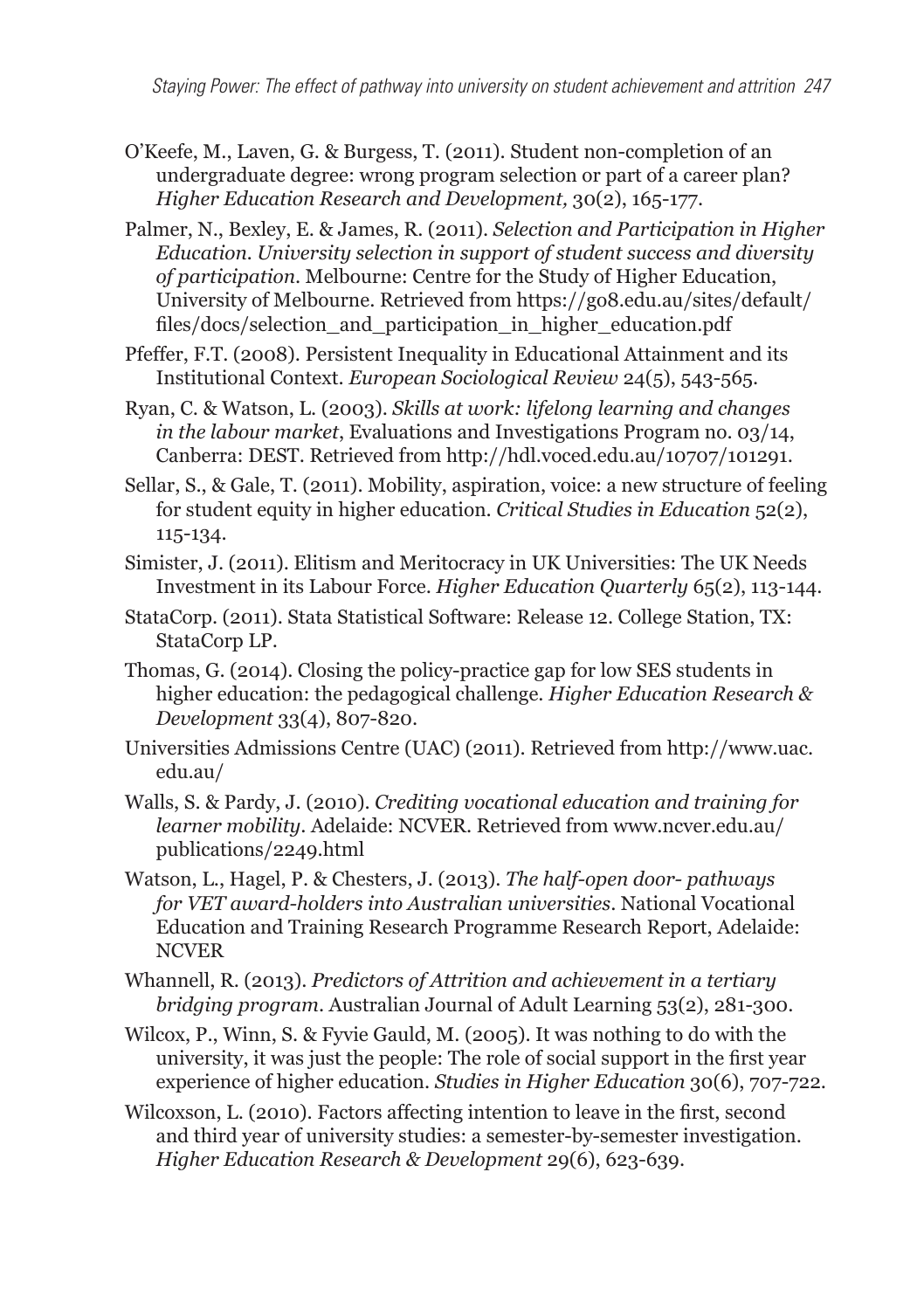# **Appendix**

| Table A.1: Descriptive statistics |  |
|-----------------------------------|--|
|-----------------------------------|--|

|                     | $n=1738$ | Per cent       |  |
|---------------------|----------|----------------|--|
| Pathway             |          |                |  |
| Year 12 at school   | 879      | 51             |  |
| Year 12 other       | 63       | $\overline{4}$ |  |
| VET cert            | 126      | 7              |  |
| VET dip             | 189      | 11             |  |
| On-campus enabling  | 281      | 16             |  |
| Other enabling      | 104      | 6              |  |
| Mature age/other    | 96       | 5              |  |
| <b>Sex</b>          |          |                |  |
| Male                | 670      | 39             |  |
| Female              | 1068     | 61             |  |
| <b>Birth cohort</b> |          |                |  |
| $1971$              | 120      | 7              |  |
| 1971-1975           | 58       | 3              |  |
| 1976-1980           | 102      | 6              |  |
| 1981-1985           | 420      | 24             |  |
| 1986-1990           | 1038     | 60             |  |
| <b>SES</b>          |          |                |  |
| Low                 | 109      | 6              |  |
| Medium              | 485      | 28             |  |
| High                | 1134     | 66             |  |